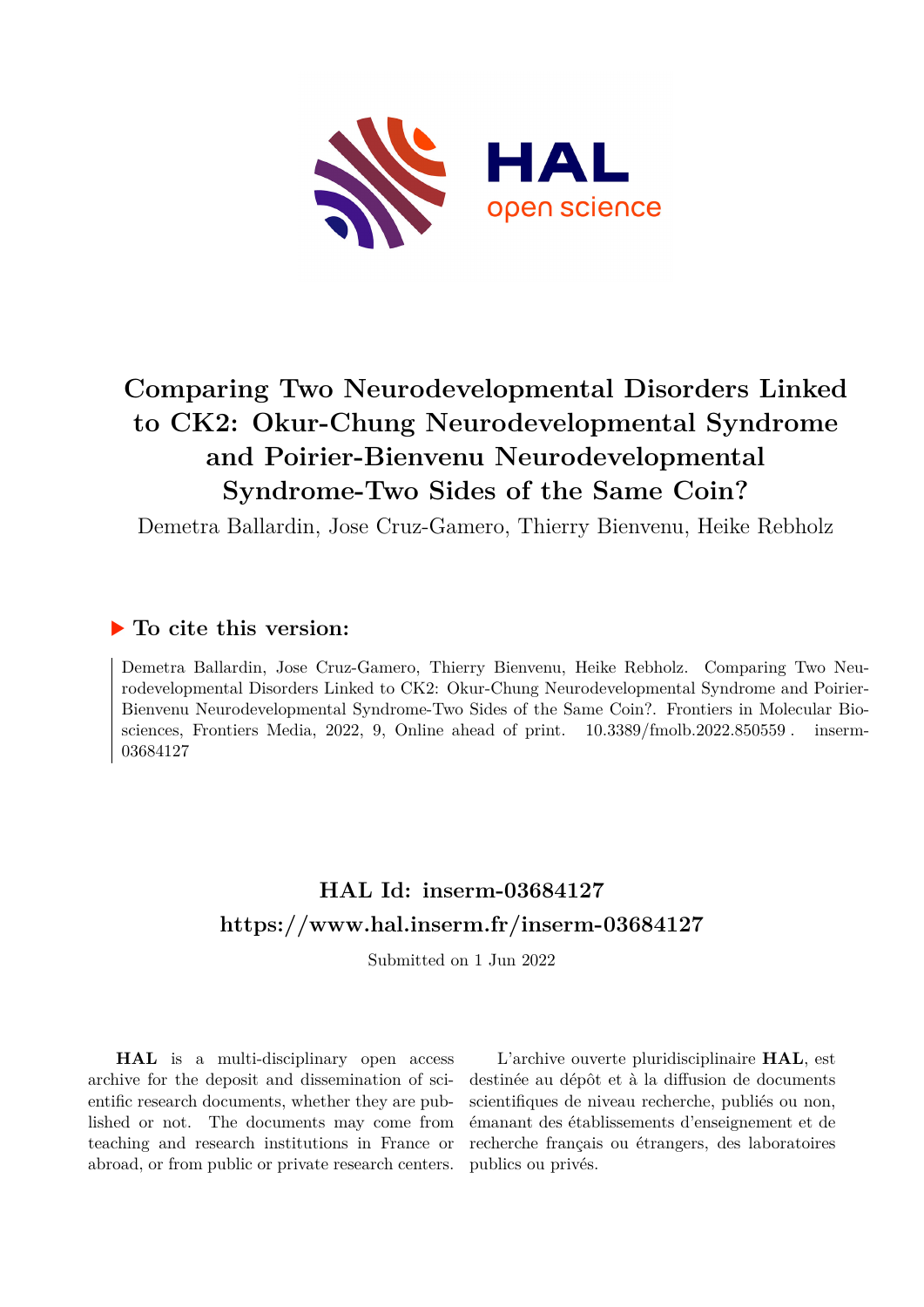

# [Comparing Two Neurodevelopmental](https://www.frontiersin.org/articles/10.3389/fmolb.2022.850559/full) [Disorders Linked to CK2: Okur-Chung](https://www.frontiersin.org/articles/10.3389/fmolb.2022.850559/full) [Neurodevelopmental Syndrome and](https://www.frontiersin.org/articles/10.3389/fmolb.2022.850559/full) [Poirier-Bienvenu Neurodevelopmental](https://www.frontiersin.org/articles/10.3389/fmolb.2022.850559/full) Syndrome—[Two Sides of the Same](https://www.frontiersin.org/articles/10.3389/fmolb.2022.850559/full) [Coin?](https://www.frontiersin.org/articles/10.3389/fmolb.2022.850559/full)

Demetra Ballardin <sup>1,2</sup>, Jose M. Cruz-Gamero<sup>1</sup>, Thierry Bienvenu <sup>1,3</sup> and Heike Rebholz <sup>1,2,4</sup>\*

<sup>1</sup>INSERM U1266, Institute of Psychiatry and Neuroscience of Paris, Université de Paris, Paris, France, <sup>2</sup>GHU-Paris Psychiatrie et Neurosciences, Hôpital Sainte Anne, Paris, France, <sup>3</sup>Service de Médecine Génomique des Maladies de Système et d'organe, Hôpital Cochin, APHP, Centre Université de Paris, Paris, France, <sup>4</sup>Center of Neurodegeneration, Faculty of Medicine, Danube Private University, Krems, Austria

#### **OPEN ACCESS**

#### Edited by:

Andrea Venerando, University of Padua, Italy

#### Reviewed by:

Christian Borgo, University of Padua, Italy Francisca Millan, GeneDx, United States

\*Correspondence: Heike Rebholz [heike.rebholz@inserm.fr](mailto:heike.rebholz@inserm.fr)

#### Specialty section:

This article was submitted to Cellular Biochemistry, a section of the journal Frontiers in Molecular Biosciences

> Received: 07 January 2022 Accepted: 01 March 2022 Published: 26 May 2022

#### Citation:

Ballardin D, Cruz-Gamero JM, Bienvenu T and Rebholz H (2022) Comparing Two Neurodevelopmental Disorders Linked to CK2: Okur-Chung Neurodevelopmental Syndrome and Poirier-Bienvenu Neurodevelopmental Syndrome—Two Sides of the Same Coin? Front. Mol. Biosci. 9:850559. doi: [10.3389/fmolb.2022.850559](https://doi.org/10.3389/fmolb.2022.850559)

In recent years, variants in the catalytic and regulatory subunits of the kinase CK2 have been found to underlie two different, yet symptomatically overlapping neurodevelopmental disorders, termed Okur-Chung neurodevelopmental syndrome (OCNDS) and Poirier-Bienvenu neurodevelopmental syndrome (POBINDS). Both conditions are predominantly caused by de novo missense or nonsense mono-allelic variants. They are characterized by a generalized developmental delay, intellectual disability, behavioral problems (hyperactivity, repetitive movements and social interaction deficits), hypotonia, motricity and verbalization deficits. One of the main features of POBINDS is epilepsies, which are present with much lower prevalence in patients with OCNDS. While a role for CK2 in brain functioning and development is well acknowledged, these findings for the first time clearly link CK2 to defined brain disorders. Our review will bring together patient data for both syndromes, aiming to link symptoms with genotypes, and to rationalize the symptoms through known cellular functions of CK2 that have been identified in preclinical and biochemical contexts. We will also compare the symptomatology and elaborate the specificities that distinguish the two syndromes.

Keywords: OCNDS, POBINDS, NDD-neurodevelopmental disorder, CK2 (casein kinase II), autism-spectrum disorders (ASD)

## INTRODUCTION

Nearly 15% of children in industrialized countries are affected by neurodevelopmental disorders (NDDs) as estimated by the World Health Organization (World Health Organization, 2013). NDDs are a group of conditions characterized by delayed or impaired functions and maturation of the central nervous system, including disorders such as autism spectrum disorder (ASD), intellectual disability (ID) and learning disorders (LD) (Gilissen et al., 2014). Even though some cases have been linked to environmental exposures (Dietrich et al., 2005), most NDDs likely result from the combination of genetic and environmental risk factors; and the role of genetics, especially of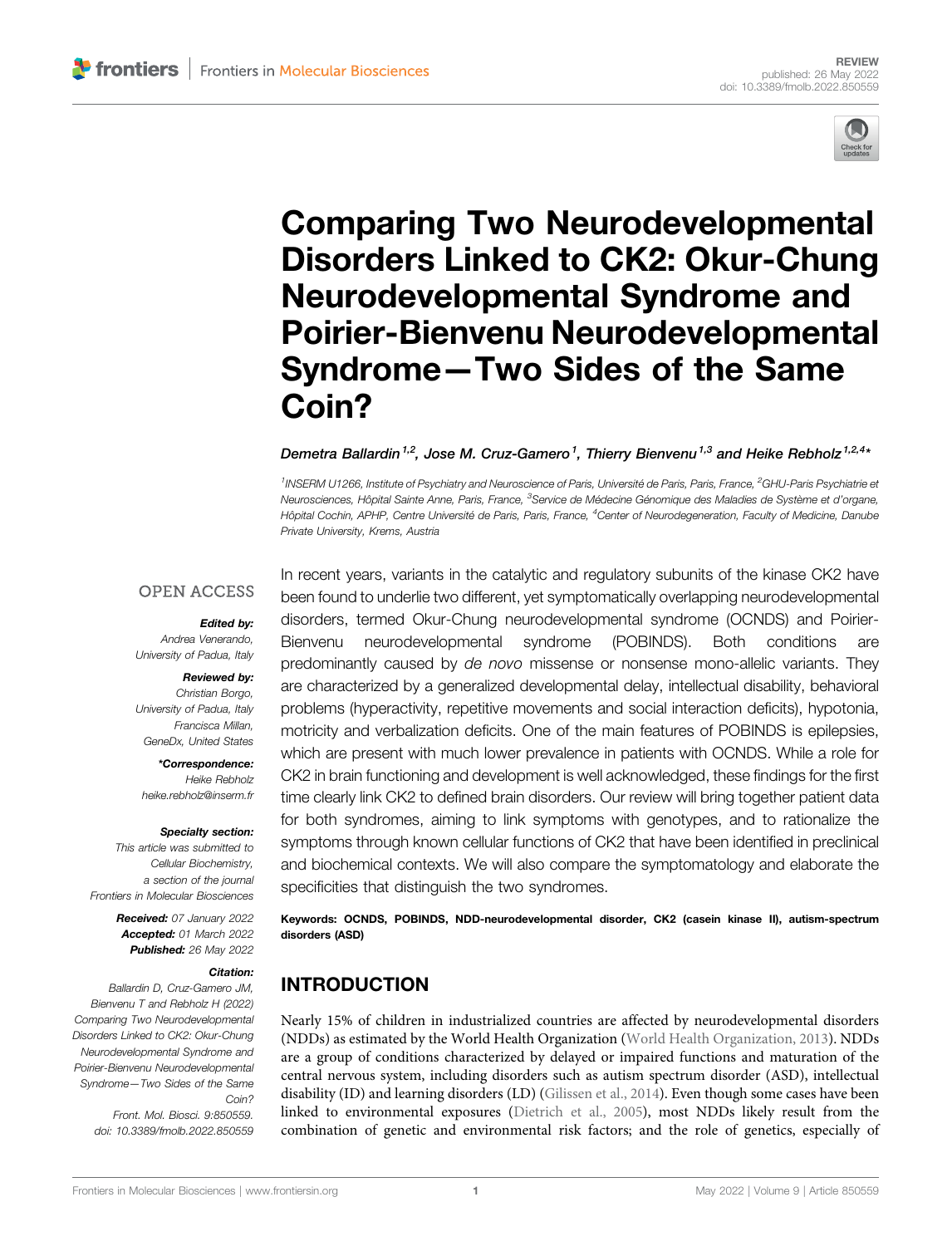single-gene variants, has gathered the attention (Soden et al., 2014). Until recently, diagnoses have been mainly phenotypedriven, however, enhanced use of sequencing technologies such as targeted gene panels, whole-exome (WES) and whole-genome sequencing (WGS) have enabled an unbiased genotype-driven diagnosis (Aronson and Rehm, 2015; Fitzgerald et al., 2015).

WES analysis linked several de novo variants in the gene CSNK2A1, located on chromosome 20 (20p13), which encodes for the catalytic subunit of CK2 (CK2α) to a novel neurodevelopmental syndrome, now termed Okur-Chung Neurodevelopmental Syndrome (OCNDS) (Okur et al., 2016; OMIM #617062), characterized by developmental delay, intellectual disability, hypotonia, behavioral problems (social interaction deficits, hyperactivity, and repetitive movements), language/verbalization deficits, and, in some cases, epilepsy (Trinh et al., 2017; Akahira-Azuma et al., 2018; Chiu et al., 2018; Colavito et al., 2018; Owen et al., 2018; Nakashima et al., 2019; Martinez-Monseny et al., 2020; Xu et al., 2020; Wu et al., 2021). To date, 35 cases are described in the literature. Shortly after the first report of OCNDS, Poirier et al. linked variants of the regulatory subunit of CK2 (CSNK2B) to a neurodevelopmental disorder characterized by early-onset seizures, mainly generalized tonic-clonic seizures (GTCS), and ID, growth retardation and other clinical features (Poirier et al., 2017; OMIM #618732). This syndrome, linked to the CSNK2B gene located on chromosome 6 (6p21.33), now termed the Poirier-Bienvenu Neurodevelopmental Syndrome (POBINDS), has been described in 51 patients (Sakaguchi et al., 2017; Li et al., 2019; Nakashima et al., 2019; Bonanni et al., 2021; Ernst et al., 2021; Wilke et al., 2022).

Casein kinase 2 (CK2) is a ubiquitous, highly conserved and constitutively active serine/threonine protein kinase which can utilize ATP or GTP as phosphate donor (Niefind et al., 1999). In eukaryotic cells, CK2 is a tetrameric complex composed of two α and/or α' and two β subunits, all of which are encoded by different genes (Niefind et al., 2001). In the brain, CK2α is more abundant than in other tissues, with a predominance of the α subunit over α' (Ceglia et al., 2011). CK2 is localized in different cellular compartments, is involved in diverse processes such signal transduction, replication, translation, and metabolism (Roffey and Litchfield, 2021), as well as roles in angiogenesis (Montenarh, 2014), development and differentiation (Götz and Montenarh, 2017), and the immune system (Hong and Benveniste, 2021). Moreover, it is upregulated in many cancers (Ahmad et al., 2005; Ruzzene and Pinna, 2010; Rowse et al., 2017). Interestingly, CK2 has been implicated in SARS-Cov2 infection since mass spectrometric analysis revealed an upregulation of CK2 mediated phosphorylation events in response to virus infection in Vero E6 kidney cells (Bouhaddou et al., 2020).

Various mouse models with altered CK2 expression attest to the indispensability of this kinase in mammalian brain development and function:  $CK2\alpha^{-/-}$  mice are not viable and die at E11.5 due to heart and brain maldevelopment, while  $CK2\alpha^{+/-}$  mice did not show any overt gross phenotype (Lou et al., 2008; Seldin et al., 2008). Mice with a conditional CK2α KO in dopamine D1 receptor (D1R) expressing neurons, exhibit hyperlocomotion and motor deficiencies which were linked to elevated D1R activity (Rebholz et al., 2013). Loss of CK2β has an even more deleterious effect on survival since  $CK2\beta^{-/-}$  embryos are absorbed very early during embryogenesis, at E7.5 (Buchou et al., 2003). Heterozygous CK2β mice are generally healthy and reproductive, however they are born at a lower-than-expected ratio, with a 30% reduction of heterozygous live offspring and 20% of live mice exhibiting stunted growth and malformations (Blond et al., 2005).

## COMPARISON OF SYMPTOM PROFILE

Being classified as NDDs, it is not surprising that both, OCNDS and POBINDS, share many phenotypic similarities with other NDDs and between themselves. Indeed, around 80% of OCNDS and POBINDS patients present growth deficits, in terms of microcephaly, stature and weight, and a high prevalence of dysmorphic features (Table 1). In both syndromes, this is accompanied by developmental delay in terms of motor and speech milestones; however, while POBINDS patients achieve walking and talking on average around the second year of life (22.5 and 24.5 months, respectively), these milestones are more delayed in OCNDS patients, with walking achieved on average at 27.6 months and talking at 42.9 months (Table 1). Moreover, intellectual disability seems to be more prominent in OCNDS compared to POBINDS patients, with 94 and 85% of patients affected, respectively. Patients from both syndromes present neurological and behavioral problems with similar prevalence: hypotonia (77% for both OCDNS and POBINDS) and autistic features (55 and 56%, for OCDNS and POBINDs, respectively); hyperactivity (17% compared to 13% of POBINDS), or ADHDlike features (38 and 44%). 58% of OCNDS patients present stereotyped movements, a phenotype that was not noticed in POBINDS patients (based on seven cases where this symptom was specifically addressed). The most striking phenotypic difference clearly is epilepsy. While only 38% of OCNDS patients suffer from seizures, mainly absences or febrile types, 90% of POBINDS patients present epilepsy and 42% of those suffer from generalized tonic-clonic seizures (GTCS). This correlates well with 60% of POBINDS patients having an abnormal EEG, while MRI anomalies were more prominent in OCNDS patients (52% compared to 37%). Notably, 31% of OCDNS patients of whom MRI was undertaken, exhibit anomalies in the pituitary gland. Interestingly, 77 and 58% of OCNDS patients were reported having sleeping and gastrointestinal problems (i.e., feeding difficulties, constipation), respectively, which were not reported by parents of POBINDS patients.

## VARIANTS IN FUNCTIONAL DOMAINS

## Okur-Chung Neurodevelopmental Syndrome

The CK2α protein consists of 391 amino acids (AA) and contains five main regions of interest, all located within the kinase domain: the N-terminal domain (AA 1–38) (Niefind et al., 1998, 2001;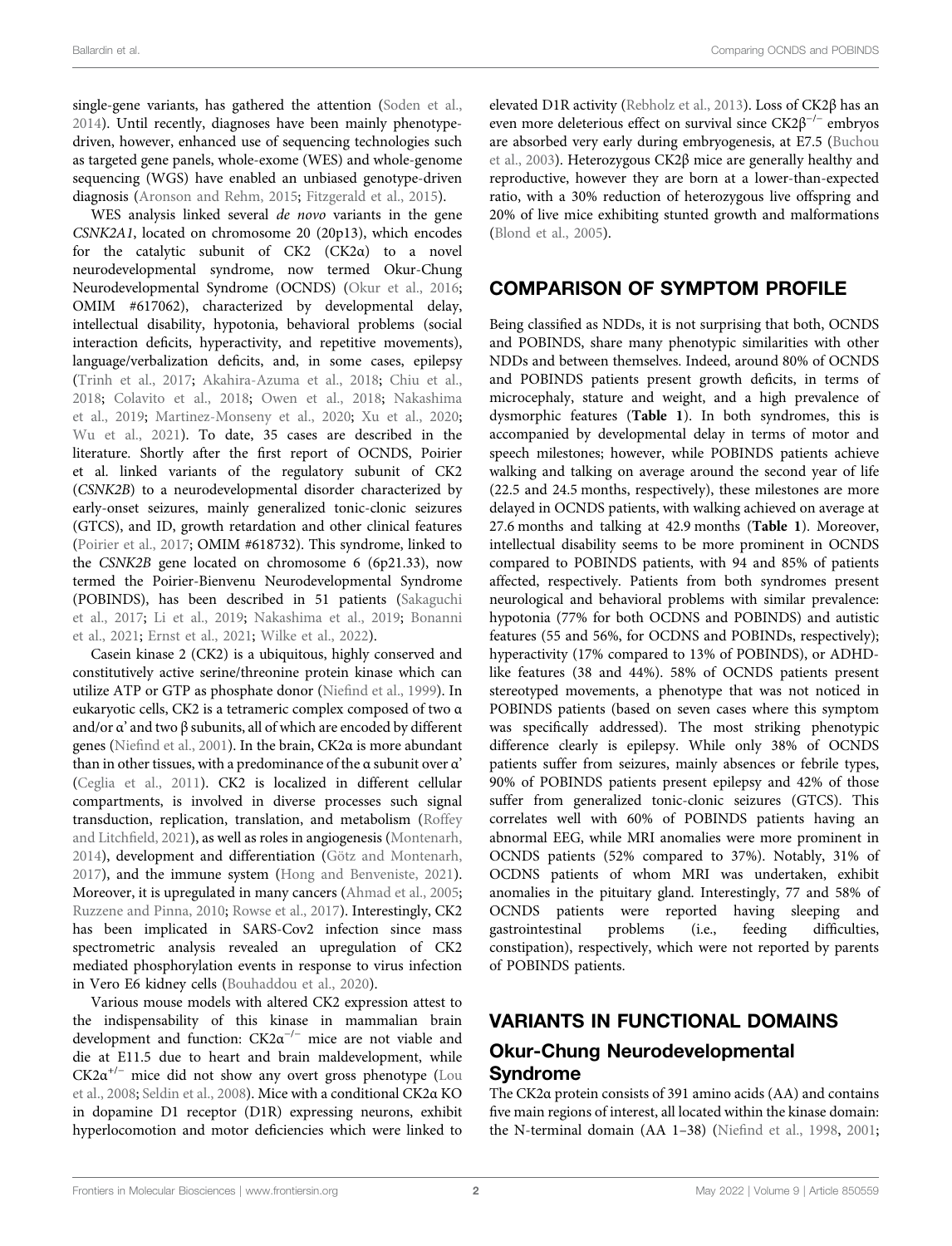#### TABLE 1 | Comparison of OCNDS and POBINDS: types of variants and symptoms.

|                                      |                       | <b>OCNDS</b>                           |           | <b>POBINDS</b>                         |                |  |  |  |
|--------------------------------------|-----------------------|----------------------------------------|-----------|----------------------------------------|----------------|--|--|--|
|                                      |                       | Cases                                  | $\%$      | Cases                                  | $\frac{0}{0}$  |  |  |  |
| Mutation                             | Missense              | 32/35                                  | 91        | 20/48                                  | 41             |  |  |  |
|                                      | Nonsense              | 0/35                                   | 0         | 8/48                                   | 17             |  |  |  |
|                                      | In-frame duplication  | 0/35                                   | 0         | 1/48                                   | $\overline{c}$ |  |  |  |
|                                      | Frameshift            | 0/35                                   | 0         | 7/48                                   | 15             |  |  |  |
|                                      | Start loss            | 1/35                                   | 3         | 3/48                                   | $\,6$          |  |  |  |
|                                      | Splice site           | 2/35                                   | 6         | 9/48                                   | 19             |  |  |  |
| Growth                               | Microcephaly          | 8/10                                   | 80        | 12/14                                  | 86             |  |  |  |
|                                      | Short stature         | 27/31                                  | 87        | 21/23                                  | 91             |  |  |  |
|                                      | Underweight           | 23/27                                  | 85        | 11/13                                  | 85             |  |  |  |
|                                      | Delayed bone age      | 4/8                                    | 50        | 1/3                                    | $\star$        |  |  |  |
| Development                          | Walking onset         | Average 27.6 mo (based on<br>27 cases) |           | Average 22.5 mo (based on<br>24 cases) |                |  |  |  |
|                                      | Speech onset          | Average 42.9 mo (based on              |           | Average 24.5 mo (based on              |                |  |  |  |
|                                      |                       | 14 cases)                              | 12 cases) |                                        |                |  |  |  |
|                                      | Dysmorphic features   | 18/21                                  | 86        | 18/20                                  | 90             |  |  |  |
|                                      | ID                    | 15/16                                  | 94        | 34/40                                  | 85             |  |  |  |
| Neurological or behavioural problems | Hypotonia             | 17/22                                  | 77        | 15/20                                  | 75             |  |  |  |
|                                      | Autistic features     | 6/11                                   | 55        | 9/16                                   | 56             |  |  |  |
|                                      | Stereotyped behaviour | 7/12                                   | 58        | O/7                                    | $\circ$        |  |  |  |
|                                      | Hyperactivity         | 1/6                                    | 17        | 1/8                                    | 13             |  |  |  |
|                                      | <b>ADHD</b> features  | 3/8                                    | 38        | 4/9                                    | 44             |  |  |  |
|                                      | Seizures              | 8/22                                   | 36        | 41/45                                  | 91             |  |  |  |
|                                      | Seizures: GTCS        | 0/8                                    | 0         | 18/41                                  | 44             |  |  |  |
| Problems                             | Sleep                 | 10/13                                  | 77        | 1/1                                    | $\star$        |  |  |  |
|                                      | Eating/gastro         | 14/24                                  | 58        | 5/5                                    |                |  |  |  |
|                                      | Muscolo-skeletal      | 5/5                                    | $\star$   | 3/3                                    |                |  |  |  |
| Anomalies                            | EEG                   | 1/3                                    | $\star$   | 12/20                                  | 60             |  |  |  |
|                                      | <b>MRI</b>            | 12/23                                  | 52        | 10/25                                  | 40             |  |  |  |
|                                      | Pituiary gland        | 4/13                                   | 31        | -                                      | —              |  |  |  |

For OCNDS, 35 and for POBINDS, 48 patient profiles were published. The respective publications are referenced in Tables 2A, 2B, Supplementary Tables S1, S2. The percentages of occurring symptoms were calculated as number of cases with symptoms divided by the number of cases where the particular symptom was tested. Therefore, we decided to not calculate the incidence ratio if a symptom was assessed in five or less patients, since this clearly would have skewed the ratio towards a misleading high percentage. These cases are marked with \*. Abbreviations: mo: months; ID: intellectual disability; ADHD: attention deficit hyperactivity disorder; GTCS: generalized tonic-clonic seizure; EEG: electroencephalography; MRI: magnetic resonance imaging.

Sarno et al., 2002), the ATP/GTP binding loop (AA 45–53) (Jakobi and Traugh, 1992; Niefind et al., 1998), basic cluster (AA 68–80) (Sarno et al., 1996; Niefind et al., 1998), active site (D156) (Niefind et al., 1998), and activation segment (AA 175–201) (Niefind et al., 1998) (Supplementary Table S1).

OCDNS-linked CSNK2A1 variants can be found along the whole amino acid sequence and along the whole kinase domain with the exception of β4/β5 region that is located between the basic cluster and the active site, and the extreme C-terminus. The lack of variants in these regions could either indicate that the variants have a more deleterious effect on protein function or more probably have no impact. Indeed, variants in the C-terminus exist, but were designated as benign or of uncertain significance ([GnomAD.broadinstitute.org\)](http://GnomAD.broadinstitute.org). Furthermore, a C-terminally deleted CK2α protein is fully functional *in vitro* (Olsen et al., 2008). For almost all patients, variants are de novo missense and mono-allelic. One case of a patient with a full CSNK2A1 gene deletion is known ([https://](https://www.sfari.org)

[www.sfari.org](https://www.sfari.org)). The N-terminal domain (AA 1–38) of CK2α closely interacts with the activation segment and contributes to its activity (Niefind et al., 1998; Niefind et al., 2001; Sarno et al., 2002). One patient has a missense variant p.(E27K) in this domain. Eight children carry variants in the ATP/GTP binding domain: three patients with p.(R47Q), three patients with variants at AA position 50 [p.(Y50C) or p.(Y50S)] and two at AA position 51 [p.(S51R) or p.(S51N)]. All variants in this domain were associated with delays in growth, motor and speech development and, in general, patients had dysmorphic features and hypotonia. A short basic cluster (AA 74–80) interacts with the N-terminal region and the activation segment and is known as the substrate recognition site (Niefind et al., 1998). Variants in two positions in three patients, in or adjacent to this region, have been found at positions 73 and 80 [p.(V73E), p.(R80C), p.(R80H)] leading to different degrees of symptom severity. Interestingly, one patient exhibits a variant in the active site, p.(D156H). He has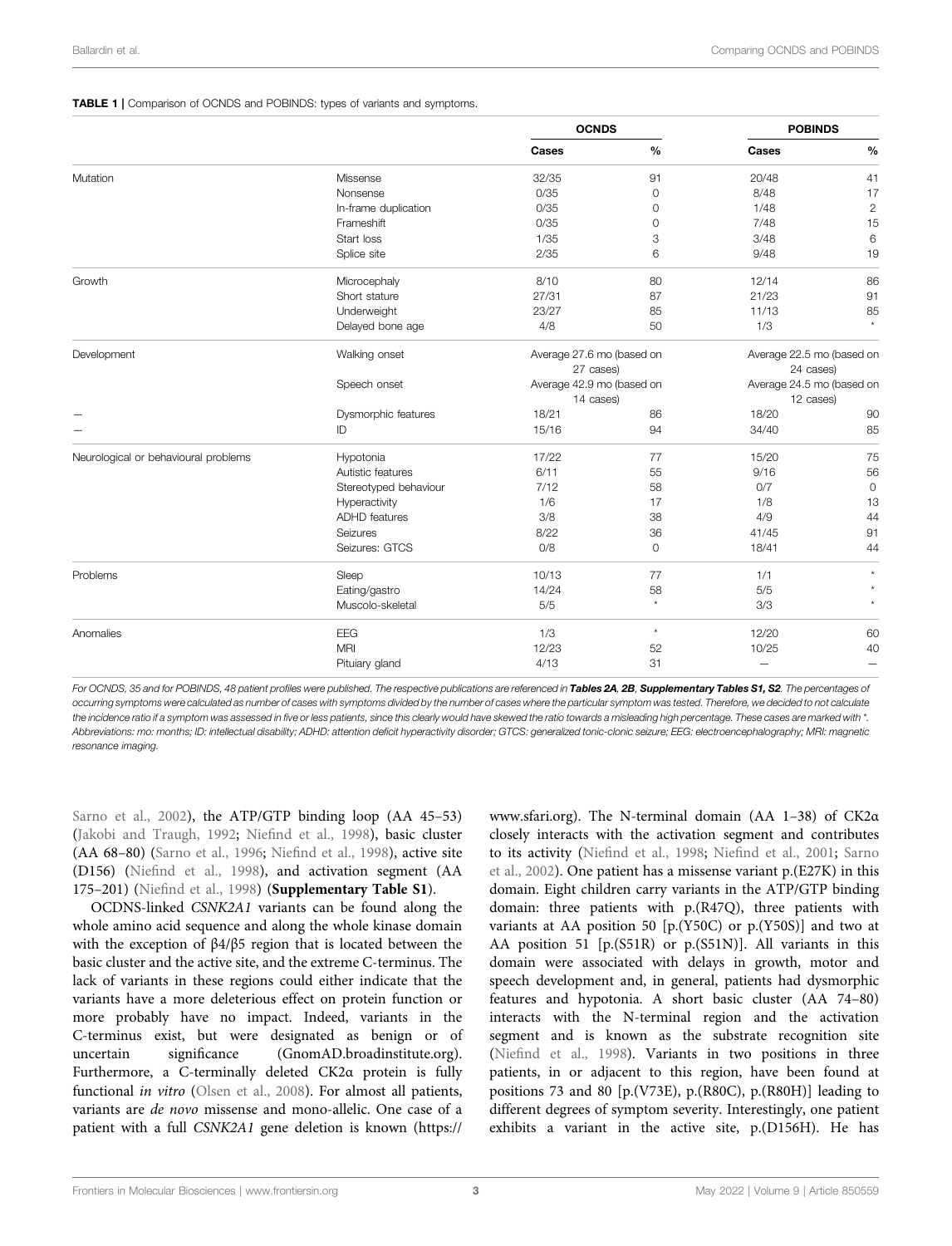microcephaly and brachycephaly, and delayed motor development and ID. The activation segment (AA 175–201) contains the basic " $p + 1$  loop" that helps to recognize acidic residues of the substrate. Two patients carry the p.(D175G) variant in the " $p + 1$  loop". Despite an identical amino acid change, the symptomatology and severity differ between the two patients (Table 2A and Supplementary Table S1). 12 other patients had a variant in the " $p + 1$  loop" of which the p. (K198R) is the most commonly described thus far (nine patients). Maybe these patients exemplify best the variability in terms of symptoms: while they share abnormalities such as delayed growth, motor and speech development, and dysmorphic features, only four had ID, six had hypotonia, three experienced seizures, one sleep apnea and one needed a G-tube and had severe gastroesophageal reflux disease (GERD). Such clinical heterogeneity clearly highlights the complexity of genotype–phenotype correlations and may point towards unknown additional modifiers that are either environmental or genetic, such as expression level variations of the different isoforms. Indeed, five different CSNK2A1 isoforms have been identified: NM\_001895.4 (13 exons, 12 coding and one uncoding exon), NM\_177559.3 (12 exons with initiation codon in exon 5) that could lead to a difference of phenotype between patients carrying variants before or after exon 5, NM\_0013627770.2 (14 exons with an additional exon 15), NM\_001362771.2 (15 exons with an additional uncoding exon 2 and uncoding exon 15), and NM\_177560.3 (14 exons with an additional uncoding exon 2). Two pathogenic variants also exist at the C-terminal end of the kinase domain: R312Q and R312W. When proteins carrying these variants are expressed in mammalian cells, they express a punctuate pattern within the cytosol, unlike other OCNDSlinked CK2α mutants and wild type CK2α. Furthermore, they are expressed at significantly lower levels than wild type CK2α (Dominguez et al., 2021). Another variant that is expressed at lower protein levels compared to wild type is the CK2α p.(R47Q), while the p.(R47G) (patient not published) expresses normally (Dominguez et al., 2021). These findings of altered expression and localization indicate that the heterogeneity of the condition may in part be caused by different variants, which may trigger different cellular responses that may participate in disease etiology. However, as described above, even when patients share the exact same variants, there is clinical heterogeneity. The C-terminus of CK2α, starting at AA 351, is phosphorylated in a cell cycle-dependent manner by Cdk1 (St-Denis et al., 2009), however, no mutants were described thus far in this domain.

### Poirier-Bienvenu Neurodevelopmental Syndrome

POBINDS-linked variants in CSNK2B can be found along the exonic as well as intronic sequences, and no clear variant hotspots can be identified. While for CK2α the predominant type of variant was missense (91%), for CK2β, various variant types are present: eight splicing site variants were thus far identified, compared to only two in OCNDS. Generally, such variants may lead to retention of large segments of intronic DNA, or to entire exons being spliced out of the mRNA, resulting in the production of a nonfunctional

protein. Three POBINDS and one OCNDS patients have start loss variants, resulting either in loss of the protein entirely or a N-terminally truncated protein if an alternative start codon is used. Interestingly, while two of these patients suffered from seizures, none of them suffered from GTCS.

The CK2β protein consists of 215 AA and contains three major domains: the Asp/Glu-rich acidic domain (AA 54–64) (Li et al., 1996; Litchfield et al., 1996), metal binding (zinc finger domain) (AA 105–146) (Chantalat, 1999), and C-terminal alpha subunit interaction domain (AA 171-end) (Marin et al., 1997; Chantalat, 1999; Sarno et al., 1999) (Supplementary Table S1).

Several nonsense variants are predicted to lead to an early termination after amino acids 5, 9, 20, 47, 61 or 101. Like with OCNDS, there is heterogeneity in the clinical phenotypes. No CSNK2B full gene deletion mutant has yet been described. Missense and other in-frame variants are found along the whole protein sequence: one patient carries an in-frame duplication p.(G27D28dup) in the highly acidic N-terminal domain of CK2β (AA 1–104) which contains docking sites for various proteins (Bojanowski et al., 1993; Appel et al., 1995; Li et al., 1997; Romero-Oliva and Allende, 2001; Theis-Febvre et al., 2003; Tapia et al., 2004). The patient has mild ID and GTCS seizures (Table 2B and Supplementary Table S2). Seven patients were described having variants in the KEN box, a sequence motif with the consensus KENxxxN (AA 32–40) that is targeted by the ubiquitin protein ligase APC (Pfleger and Kirschner, 2000). All of them presented with delayed speech, dysmorphic features and mild/moderate ID, four with seizures, but none of them with GTCS (Table 2B and Supplementary Table S2). Another motif, the D- or destruction box-like motif analogous to sequences found in cyclins (AA 47–55), that is recognized by the ubiquitin proteolysis machinery (Allende and Allende, 1995), was the location of variants in two POBINDS cases (Table 2B and Supplementary Table S2). However, the variants are predicted to lead to premature termination of the polypeptide chain, and therefore the phenotype of the patients cannot inform us about the functional effect of a D-box variant. The acidic loop (AA 55–64) can bind to the basic cluster of the CK2α subunit that it important for substrate binding and recognition. Thus, the acidic loop could be seen as pseudo-substrate region, that competitively hinders the access of negatively charged substrates to the active site, thereby essentially down-regulating CK2 activity (Boldyreff et al., 1994; Marin et al., 1997). The acidic loop is also necessary for the creation of inactive supramolecular structures of CK2 (Lolli et al., 2017). One de novo nonsense variant p.(E61\*) has been described in the acidic loop resulting in the insertion of a premature stop codon at p.61. Four missense variants were described further C-terminal, in a region that has been shown to interact with Topoisomerase II (AA 51-110) (Leroy et al., 1999), with clinical phenotypes varying from mild to severe, from absence to presence of GTCS.

The central part of CK2β protein consists of the juxta-dimer interface region, which contains the zinc-finger region (AA 105–146). Four conserved cysteine residues (C109, C114, C137 and C140) coordinate  $Zn^{2+}$  ions, which are necessary for β-β subunit dimerization (Chantalat, 1999). Nine patients exhibit variants in this region. Variant at position C137 is present in four patients and thus could be considered a variant hotspot (Table 2B and Supplementary Table S2). The clinical phenotype is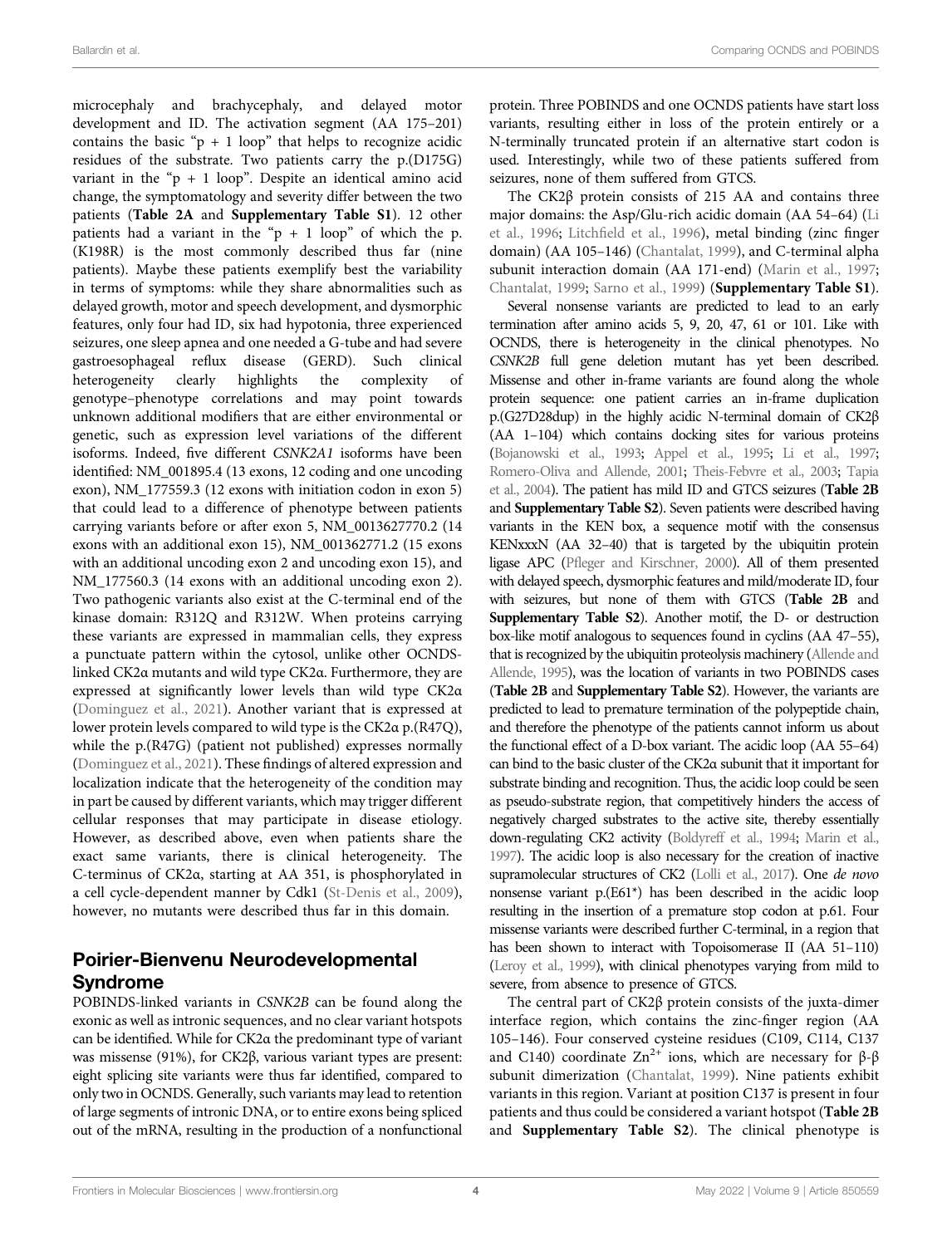#### TABLE 2A | OCNDS patients and their symptom profiles.

|                                       | Structural domain         |                          |             | <b>Kinase domain</b> |                        |             |             |      |        |                      |                    |           |              |        |                                         |          |          |         |                          |                |         |                          |  |  |
|---------------------------------------|---------------------------|--------------------------|-------------|----------------------|------------------------|-------------|-------------|------|--------|----------------------|--------------------|-----------|--------------|--------|-----------------------------------------|----------|----------|---------|--------------------------|----------------|---------|--------------------------|--|--|
|                                       |                           |                          | N-Term      |                      | ATP/GTP binding domain |             |             |      |        | <b>Basic cluster</b> | <b>Active site</b> |           |              |        | $p+1$ loop<br><b>Activation segment</b> |          |          |         |                          |                | C-term  |                          |  |  |
|                                       | Variant p.()              | M1?                      | <b>E27K</b> | <b>R47Q</b>          | <b>Y50S</b>            | <b>Y50C</b> | <b>S51N</b> | S51R | V73E   | R80H                 | D156H              | H160R     | <b>I174M</b> | D175G  | R191Q                                   | R191*    | F197I    | K198R   | P231R                    | R312W          | R312Q   | Splice site<br>variants  |  |  |
| Growth delay                          |                           |                          | $+/?$       |                      |                        |             |             |      |        |                      |                    | $\ddot{}$ |              |        |                                         |          | $+/-$    |         |                          | $\overline{+}$ | $+/-/?$ |                          |  |  |
| Developmental delay                   | Motor: walking onset (mo) |                          | 22          |                      | 20                     |             | 24          | 30   |        |                      | 22                 | 18        | 30           | $+/?$  | 18                                      | 18       | 24       | $+$ /?  |                          | 27             | 20      |                          |  |  |
|                                       | Speech onset (mo)         |                          | 36          |                      | 12                     |             | 36          |      |        |                      |                    | 12        | 18           | $+$ /? | 36                                      | $+$      | 48       | $+/?$   |                          | 14             | 54      | $\Omega$                 |  |  |
| Dysmorphic features                   |                           |                          |             | $+/-$                |                        | $+$ /?      |             |      |        | $+ / ?$              |                    |           |              |        |                                         |          |          | $+$ /?  |                          |                |         | $\overline{\phantom{a}}$ |  |  |
| ID/LD                                 |                           |                          |             | $+$ /?               |                        | $+/?$       |             |      |        |                      |                    |           |              | $+/?$  |                                         | $\sim$   | $\sim$   | $+/-/?$ | $\sim$                   |                |         | $+/?$                    |  |  |
| Neurological and behavioural problems | Hypotonia                 |                          |             | $+/-$                |                        |             |             |      |        | $+/?$                |                    | $\Omega$  |              | $+/?$  |                                         |          | <b>.</b> | $+/-/?$ |                          |                |         | $+$ /?                   |  |  |
|                                       | Autistic features         |                          |             | $-17$                |                        |             |             |      |        | $+/?$                | $\sim$             | $\sim$    |              |        |                                         |          | <b>.</b> | $+/-/?$ |                          |                |         | $\Omega$                 |  |  |
|                                       | Stereotyped behaviour     |                          |             |                      |                        | $+$ /?      |             |      |        |                      |                    | $\sim$    |              | $+$ /? |                                         |          | ۰        | $+/-/?$ |                          |                |         | $+$ /?                   |  |  |
|                                       | Hyperactivity             | $\Omega$                 |             | $-17$                |                        |             |             |      |        |                      |                    | $\sim$    |              |        |                                         |          | ۰        | $+/-/2$ | $\sim$                   |                |         | $\Omega$                 |  |  |
|                                       | ADHD features             | $\Omega$                 | $\sim$      | $+/-/?$              |                        |             |             |      |        |                      | $\sim$             | $\sim$    |              |        |                                         |          | ۰        | $-17$   | $\sim$                   | $\Omega$       |         | $+$ /?                   |  |  |
|                                       | Seizures                  | $\Omega$                 |             | $-17$                |                        |             |             |      |        | $-17$                |                    |           |              | $+$ /? |                                         |          | ۰        | $+/-/?$ |                          |                |         | $-1/2$                   |  |  |
| Problems                              | Sleep                     |                          |             |                      |                        |             |             |      |        |                      |                    |           |              |        |                                         |          | $\sim$   | $+/-/?$ |                          |                |         |                          |  |  |
|                                       | Eating/gastro intestinal  |                          |             | +/-                  |                        | $+$ /?      |             |      |        | $-17$                |                    | $\sim$    |              |        |                                         |          |          | $+/-/?$ |                          |                |         | $+/?$                    |  |  |
| Anomalies                             | EEG                       |                          |             |                      |                        |             |             |      |        |                      | $\Omega$           |           |              |        |                                         | $\Omega$ | $\sim$   |         | $\sim$                   | $\Omega$       |         | $-1/2$                   |  |  |
|                                       | MRI                       | $\overline{\phantom{a}}$ |             | $+/-$                | $\sim$                 | $+/?$       | $\sim$      |      | $\sim$ | $+/-$                |                    |           |              | $+$ /? | $\sim$                                  | $\sim$   |          | $+/-/?$ | $\overline{\phantom{a}}$ |                |         | $\sim$                   |  |  |

All patients whose symptoms were published thus far are ordered by the position of their amino acid alteration, from left to right: N-terminus to the C-terminus. Patients with the same variant are grouped in one column. "+ symptom is present, "-" that it is absent, "+/-" is used when patients were described who had or had not the specific phenotype, "?" is used when the specific phenotype was not discussed in the corresponding publication. W age indications (in months) for symptom onset/detection are given. Abbreviations: ATP: adenosine triphosphate; GTP: guanosine triphosphate; ID: intellectual disability; LD: learning disability; ADHD: attention deficit hype GTCS: generalized tonic-clonic seizure; GERD: gastroesophageal reflux disease; G-tube: Gastrostomy tube; EEG: electroencephalography; MRI: Magnetic resonance imaging. For more details, Supplementary Table S1. Information derived from (Trinh et al., 2017; Akahira-Azuma et al., 2018; Chiu et al., 2018; Colavito et al., 2018; Owen et al., 2018; Nakashima et al., 2019; Martinez-Monseny et al., 2020; Xu et al., 2020; Wu et al., 2021).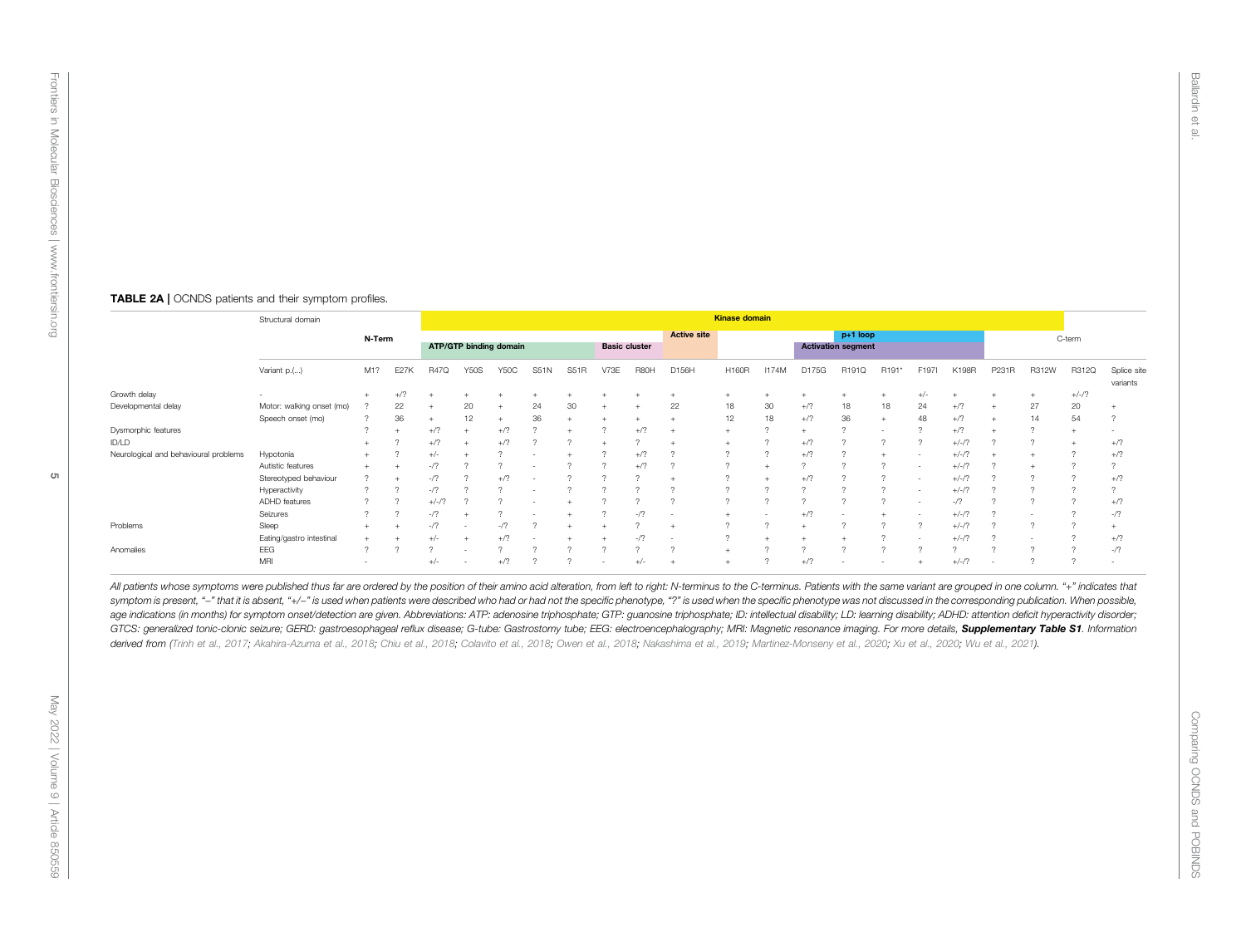#### TABLE 2B | POBINDS patients and their symptom profiles.

|                            | Structural<br>domain        |       |                                   | N-Term   |                          |                     |                                                                                                                                                                                                                                                                                                                                              |       | Zinc finger domain     |                |                                                         |               |                          |                                                                                                                    |                          |          |                                   |                          |                          |                          |               |                          |               |                          |                                                                                                                                                                                                                                  |       |                    |                     |                      |                  |                         |                |                     |
|----------------------------|-----------------------------|-------|-----------------------------------|----------|--------------------------|---------------------|----------------------------------------------------------------------------------------------------------------------------------------------------------------------------------------------------------------------------------------------------------------------------------------------------------------------------------------------|-------|------------------------|----------------|---------------------------------------------------------|---------------|--------------------------|--------------------------------------------------------------------------------------------------------------------|--------------------------|----------|-----------------------------------|--------------------------|--------------------------|--------------------------|---------------|--------------------------|---------------|--------------------------|----------------------------------------------------------------------------------------------------------------------------------------------------------------------------------------------------------------------------------|-------|--------------------|---------------------|----------------------|------------------|-------------------------|----------------|---------------------|
|                            |                             |       |                                   |          |                          |                     |                                                                                                                                                                                                                                                                                                                                              |       |                        |                |                                                         |               |                          |                                                                                                                    |                          |          |                                   |                          |                          |                          | Cys<br>109    | Cys<br>114               |               |                          | <b>Cys 137</b>                                                                                                                                                                                                                   |       | Cys<br>140         |                     |                      |                  | Positive                | C-Term         |                     |
|                            |                             |       |                                   |          |                          |                     |                                                                                                                                                                                                                                                                                                                                              |       |                        | <b>KEN Box</b> |                                                         |               | box                      | Acidio<br>loop                                                                                                     |                          |          | Topoisomerase II interaction site |                          |                          |                          |               |                          |               |                          | p53 interaction site                                                                                                                                                                                                             |       |                    |                     |                      |                  | regulatory<br>region    |                |                     |
|                            | Variant p.()                |       |                                   |          |                          |                     |                                                                                                                                                                                                                                                                                                                                              |       | E34S                   | N35K           |                                                         | 042"          | R47*                     | E61*                                                                                                               |                          |          |                                   |                          |                          |                          | nF108V        | <b>R111P</b>             | M132%         | C137R                    | C137G                                                                                                                                                                                                                            | C137F |                    |                     |                      |                  | L187R                   | 207Ffs*3       | Solic site          |
|                            |                             |       | R86C                              |          |                          |                     |                                                                                                                                                                                                                                                                                                                                              |       |                        |                |                                                         |               |                          |                                                                                                                    |                          |          |                                   |                          |                          |                          |               |                          |               |                          |                                                                                                                                                                                                                                  |       |                    |                     |                      |                  |                         |                | variants            |
|                            | Growth delay                |       | $+$                               | $\gamma$ | $\overline{?}$           | $\mathbf{r}$        | $-2$                                                                                                                                                                                                                                                                                                                                         | $+77$ |                        |                |                                                         |               |                          | $2 \rightarrow \cdots \rightarrow \cdots \rightarrow 2 \rightarrow 2 \rightarrow \cdots$                           |                          | $+77$    | $-$                               | $-7$                     |                          |                          |               |                          |               |                          | $\sim$ 2 and a set of the set of the set of $\sim$ 2 and 3 and 3 and 3 and 3 and 3 and 3 and 3 and 3 and 3 and 3 and 3 and 3 and 3 and 3 and 3 and 3 and 3 and 3 and 3 and 3 and 3 and 3 and 3 and 3 and 3 and 3 and 3 and 3 and |       | <b>State State</b> | <b>Contractor</b>   | $+$                  | $-$              | $+$                     | $+$            | $+/-$               |
| Developmental delay        | Motor: walking              |       | $23 + 17$                         |          |                          | 18                  | 15                                                                                                                                                                                                                                                                                                                                           |       |                        |                |                                                         |               |                          |                                                                                                                    |                          |          |                                   |                          |                          |                          |               |                          |               |                          | $17$ $24$ $+$ $17$ $+$ $17$ $7$ $  +$                                                                                                                                                                                            |       | $+77$              | <b>Contractor</b>   | $\overline{2}$       | $+$              | $+$                     | 16.5           | $-$                 |
|                            | onset (mo)                  |       |                                   |          |                          |                     |                                                                                                                                                                                                                                                                                                                                              |       |                        |                |                                                         |               |                          |                                                                                                                    |                          |          |                                   |                          |                          |                          |               |                          |               |                          |                                                                                                                                                                                                                                  |       |                    |                     |                      |                  |                         |                |                     |
|                            | Speech                      |       |                                   |          |                          |                     | $28$ $2$ $*$ $*$ $21$ $*$ $*$ $18$ $2$ $*$ $*$ $21$ $*$ $*$                                                                                                                                                                                                                                                                                  |       |                        |                |                                                         |               |                          |                                                                                                                    |                          |          |                                   |                          |                          |                          |               |                          |               |                          | $36$ $24$ $+$ $+$ $+$ $36$ $24$ $ +$                                                                                                                                                                                             |       | $+7$               | $\sim$ $+$          | $\sim$ $\sim$ $\sim$ | $-$              | $\overline{2}$          | $\sim$         | <b>State Street</b> |
|                            | onset (mo)                  |       |                                   |          |                          |                     |                                                                                                                                                                                                                                                                                                                                              |       |                        |                |                                                         |               |                          |                                                                                                                    |                          |          |                                   |                          |                          |                          |               |                          |               |                          |                                                                                                                                                                                                                                  |       |                    |                     |                      |                  |                         |                |                     |
| <b>Dysmorphic features</b> |                             |       |                                   |          |                          |                     |                                                                                                                                                                                                                                                                                                                                              |       |                        |                |                                                         |               |                          |                                                                                                                    |                          |          |                                   |                          |                          |                          |               |                          |               |                          |                                                                                                                                                                                                                                  |       |                    |                     |                      |                  | $\sim$                  | $\sim$         | $\overline{?}$      |
| <b>IDALD</b>               |                             | $+77$ |                                   |          |                          |                     | . The contract of the contract of the contract of the contract of the contract of the contract of $\mathcal{M}$                                                                                                                                                                                                                              |       |                        |                |                                                         |               |                          |                                                                                                                    |                          |          |                                   |                          |                          |                          |               |                          |               |                          |                                                                                                                                                                                                                                  |       |                    | $\sim$              | $-$                  | <b>CONTINUES</b> | $+$                     | $+$            | $+17$               |
|                            |                             |       |                                   |          |                          |                     |                                                                                                                                                                                                                                                                                                                                              |       |                        |                |                                                         |               |                          |                                                                                                                    |                          |          |                                   |                          |                          |                          |               |                          | Mid           |                          |                                                                                                                                                                                                                                  |       |                    |                     |                      |                  |                         |                |                     |
| Neurological and           | Hynntonia                   | $+72$ |                                   | $+17$    |                          |                     | <b>State Street</b>                                                                                                                                                                                                                                                                                                                          | $+72$ |                        |                |                                                         |               |                          |                                                                                                                    |                          | $-17$    | $\overline{?}$                    | $\overline{?}$           | the contract of the con- |                          | $ +$          | $\sim$                   | Severe        | $\overline{\phantom{a}}$ |                                                                                                                                                                                                                                  |       | $+77$              |                     |                      | <b>ALC</b>       |                         |                | $+1-17$             |
| behavioural problem        | Autistic features           |       |                                   | $+17$    | $-1$                     | $\sim$ 2            | the control of the con-                                                                                                                                                                                                                                                                                                                      |       |                        |                | $\psi$ + $\psi$ 2 2                                     |               | $+77$                    | <b>Contractor</b>                                                                                                  | $\sim$ 2                 | $-72$    | $\overline{?}$                    | $\overline{?}$           | $+$                      | $\sim$ 2                 | $\sim$ $\sim$ | $\overline{z}$           |               | <b>H</b>                 |                                                                                                                                                                                                                                  |       |                    |                     |                      |                  |                         |                | $-17$               |
|                            | Stereotyped<br>behaviour    |       |                                   | $\sim$   | $\sim$ 2                 | $\sim$ 2            | $\cdots$ $\cdots$ $\cdots$ $\cdots$ $\cdots$ $\cdots$ $\cdots$ $\cdots$ $\cdots$ $\cdots$ $\cdots$ $\cdots$ $\cdots$ $\cdots$ $\cdots$ $\cdots$ $\cdots$ $\cdots$ $\cdots$ $\cdots$ $\cdots$ $\cdots$ $\cdots$ $\cdots$ $\cdots$ $\cdots$ $\cdots$ $\cdots$ $\cdots$ $\cdots$ $\cdots$ $\cdots$ $\cdots$ $\cdots$ $\cdots$ $\cdots$ $\cdots$ |       |                        |                |                                                         |               |                          | $\overline{2}$                                                                                                     | $\overline{2}$           | $-17$    |                                   | $\overline{\phantom{a}}$ |                          | $\overline{\phantom{a}}$ |               |                          |               |                          |                                                                                                                                                                                                                                  |       |                    |                     |                      |                  |                         |                | $+1 - 17$           |
|                            | Hyperactivity               |       |                                   |          |                          |                     | <b>State Street</b>                                                                                                                                                                                                                                                                                                                          | $-72$ | $\sim$ 2 $\sim$ $\sim$ |                | $\sim$                                                  | $\gamma$      | $\overline{\phantom{a}}$ | $\gamma$                                                                                                           |                          | $-17$    |                                   |                          |                          |                          |               |                          |               |                          |                                                                                                                                                                                                                                  | $+17$ |                    |                     |                      |                  |                         |                | $+1-17$             |
|                            | ADHD features               | $+12$ |                                   |          |                          |                     |                                                                                                                                                                                                                                                                                                                                              |       |                        |                |                                                         |               | $\sim$                   | $\rightarrow$                                                                                                      |                          | $-72$    |                                   |                          | $\sim$                   |                          |               |                          |               |                          |                                                                                                                                                                                                                                  | $+77$ |                    |                     |                      |                  |                         |                | $+1 - 17$           |
|                            | Seizures                    |       |                                   | $+$      | $+$                      | $+$                 | $+$ GTCS                                                                                                                                                                                                                                                                                                                                     |       |                        |                |                                                         |               |                          | the contract of the contract of the contract of the second second second second second second second second second | the contract of the con- |          | $+$ GTCS                          | $\rightarrow$            |                          | $\ddot{\phantom{1}}$     | $+$           | 14                       | $\rightarrow$ | $+$                      |                                                                                                                                                                                                                                  |       |                    | $\sim$              | $+$                  | $+$              | $+$                     | $+$ GTCS       | <b>STATE</b>        |
|                            |                             |       | GTCS                              |          | GTCS                     |                     |                                                                                                                                                                                                                                                                                                                                              |       |                        |                |                                                         |               |                          |                                                                                                                    |                          |          |                                   | GTCS                     |                          |                          |               | <b>GTCS</b>              | <b>GTCS</b>   | GTCS                     | GTCS                                                                                                                                                                                                                             |       |                    |                     |                      | GTCS             |                         |                |                     |
| Problems                   | Sleep                       |       |                                   |          |                          |                     |                                                                                                                                                                                                                                                                                                                                              |       |                        |                |                                                         |               |                          |                                                                                                                    |                          |          |                                   |                          |                          |                          |               |                          |               |                          |                                                                                                                                                                                                                                  |       |                    |                     |                      |                  |                         | $\sim$         | $\sim$              |
|                            | Eating/gastro<br>intestinal |       | $\overline{2}$ $\overline{2}$     | $+72$    | <b>Contract Contract</b> | $\sim$ 2            |                                                                                                                                                                                                                                                                                                                                              |       |                        | $\overline{?}$ | $\sim$ 2                                                | $\sim$ $\sim$ | $+77$                    | $+$                                                                                                                | $\overline{2}$           | $\sim$   |                                   |                          |                          |                          |               |                          |               |                          |                                                                                                                                                                                                                                  |       | $+77$              |                     |                      |                  |                         | $\overline{2}$ | $\sim$ 2            |
| Anomalies                  | EEG                         | $+72$ | <b>Contract Contract Contract</b> | $+72$    |                          | $\sim$              |                                                                                                                                                                                                                                                                                                                                              |       |                        |                | <b>ALC</b>                                              |               | $+77$                    |                                                                                                                    |                          |          | $\sim$                            | $\sim$ $\sim$            | the contract of the con- | $\sim$                   | $\sim$        | the contract of the con- |               |                          | <b>ALC</b>                                                                                                                                                                                                                       | h     | $+/-/?$            |                     |                      |                  | $\sim$                  |                | $+1 - 17$           |
|                            | MRI                         | $+72$ | <b>Contract Contract</b>          | $-17$    | $\sim$ 2                 | <b>State Street</b> | <b>State Street</b>                                                                                                                                                                                                                                                                                                                          | $+17$ |                        |                | $\sim$ $\sim$ $\sim$ $\sim$ $\sim$ $\sim$ $\sim$ $\sim$ |               | $-17$                    | $\overline{2}$                                                                                                     | $\sim$                   | $\gamma$ |                                   |                          |                          |                          |               |                          |               |                          |                                                                                                                                                                                                                                  |       | $+/-$              | <b>State Street</b> | <b>ALC</b>           |                  | the control of the con- | $+$            | $+1-17$             |

All patients whose symptoms were published thus far are ordered by the position of their amino acid alteration, from left to right: N-terminus to the C-terminus. Patients with the same variant are grouped in one column. "+ symptom is present, "-" that it is absent, "+/-" is used when patients were described who had or had not the specific phenotype, "?" is used when the specific phenotype was not discussed in the corresponding publication. W age indications (in months) for symptom onset/detection are given. Abbreviations: ATP: adenosine triphosphate; GTP: guanosine triphosphate; ID: intellectual disability; LD: learning disability; ADHD: attention deficit hype GTCS: generalized tonic-clonic seizure; GERD: gastroesophageal reflux disease; G-tube: Gastrostomy tube; EEG: electroencephalography; MRI: Magnetic resonance imaging. For more details, Supplementary Table S2. Information derived from (Sakaguchi et al., 2017; Li et al., 2019; Nakashima et al., 2019; Bonanni et al., 2021; Ernst et al., 2021; Wilke et al., 2022).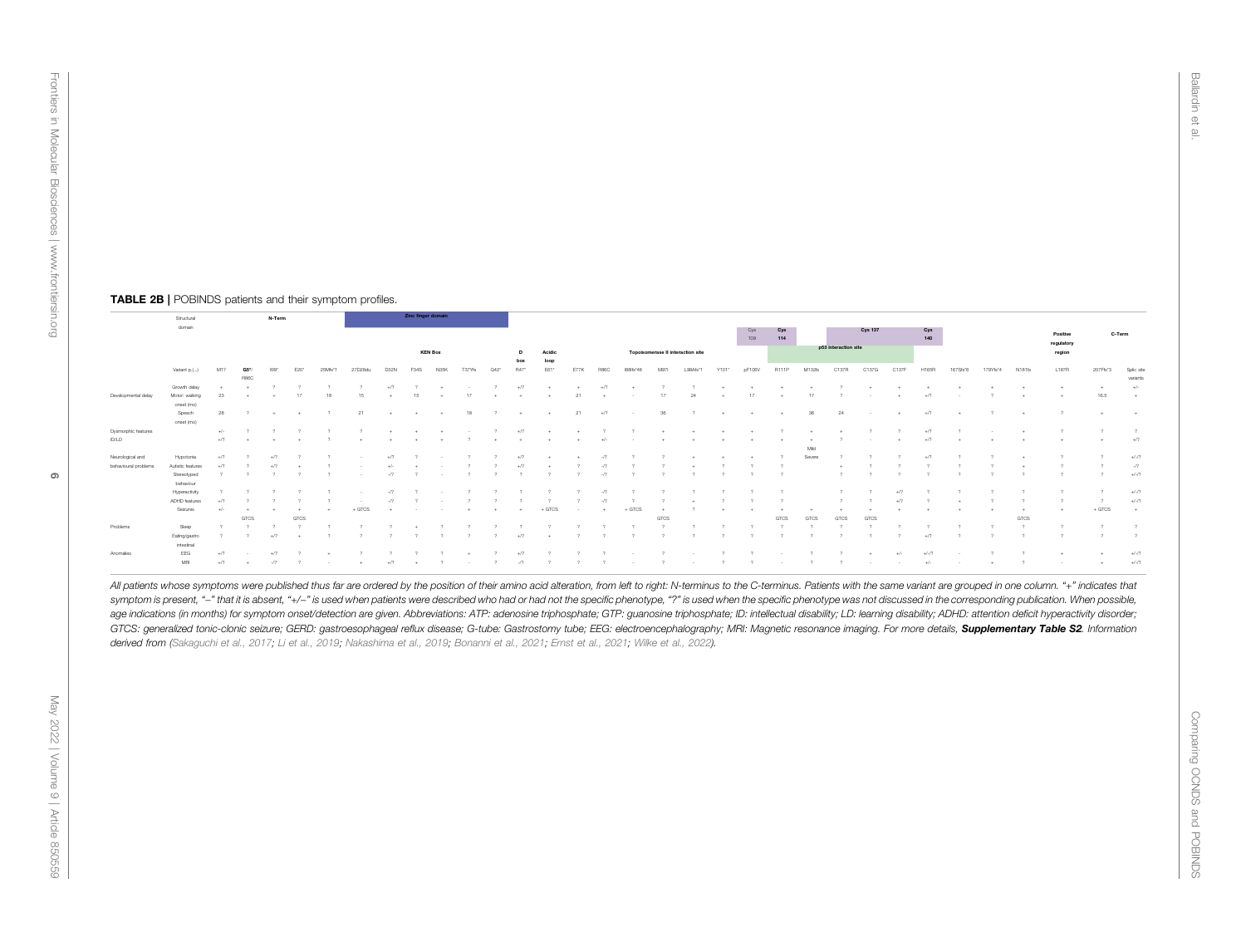relatively homogeneous: 8/9 patients were reported with delayed growth, and 7/9 with various degrees of motor and speech development delay, 4/9 with mild dysmorphic features and 6/9 with mild ID. All nine patients have seizures, with 7/9 presenting GTCS. Two patients with the missense variant p.(R111P) (Li et al., 2019) were diagnosed with motor and speech delay, ID and GTCS. The C-terminal region (starting at AA 171), containing the positive regulatory region, contributes to CK2β dimerization but is also necessary for interaction with CK2α/α' (Meggio et al., 1995; Marin et al., 1997; Chantalat 1999; Sarno et al., 1999; Niefind et al., 2001). The crystal structure of the holoenzyme indicates that the C-terminus of CK2β is in direct contact with the CK2α, stabilizes the β/β and α/β contacts and points away from the enzyme body and also stimulates kinase activity. However, in the β dimer (CK2α absent) it acts in a destabilizing manner (Niefind et al., 2001). One can therefore hypothesize that variants in the C-terminal region affect formation of a stable holoenzyme, somewhat like a variant in the zinc finger domain would do. Interestingly, all seven patients with variants in this region had ID and suffered from epilepsy, with 5/7 having GTCS. One may speculate that a deleterious effect on β/β dimerization will negatively impact on holoenzyme formation and that reduced amount of holoenzyme has a striking effect on the appearance of GTCS.

Ten patients carry seven nonsense variants [p.(G5\*), p.(W9\*), p.(E20\*), p.(Q42\*), p.(R47\*), p.(E61\*) and p.(Y101\*)] predicted to ablate the formation of full length CK2β protein. The patients present delayed growth, motor development and speech, with two patients being nonverbal. 8/10 present ID, with three of these eight having profound ID, and 4/10 present dysmorphic features. Half of the patients present hypotonia and autistic features, and all of them suffer from epilepsy, with 3/10 having GTCS and other three presenting myotonic-atonic seizures. Interestingly, four patients present eating/gastrointestinal issues, symptoms that are more often found in OCNDS patients.

## EFFECT OF VARIANTS ON CK2 ACTIVITY

The most obvious result of any pathogenic variant in all CK2 subunits that does not abolish protein expression/translation, is to alter the activity of an enzyme, either by enhancing or, more probably, reducing it. Our group has studied the in vitro activity of 16 different CSNK2A1 missense mutants and found that the activity towards a consensus peptide is significantly reduced for all. This is the case when CK2α proteins are bacterially expressed, purified, and tested in the presence and absence of purified CK2β, or when mutants are overexpressed in mammalian cells and immunoprecipitated (Dominguez et al., 2021). However, it has been recently suggested that the CSNK2A1 p.(K198R) variant does not lead to a generic reduction in overall activity, but to a change in substrate specificity towards reduced preference for acidic residues at position +1, for T as phosphoacceptor and a novel preference for Y (Caefer et al., 2021). This hypothesis, generated on the basis of mass spectrometry of bacterial lysates expressing the CK2 mutant, however, awaits confirmation in mammalian cells since the bacterial phosphoproteome may not

correctly reflect the situation in mammalian cells, where several levels of CK2 activity regulation exist, starting from holoenzyme and multi-protein-complex formation, substrate recruitment, compartmentalization within a cell, and, in particular, posttranslational modifications, such as hierarchical phosphorylation.

It is very surprising to observe no loss-of-function variant such as nonsense, frameshift and only two splice site consensus variants. However, taking into consideration the one OCNDS patient with full gene loss and one patient with pathogenic variant of the active site p.(D156H), it is plausible that a loss-of-function rather than a gain-of-function mechanism is present.

Whether missense variants could act in a dominant-negative manner, by competitively binding to in vivo substrates, or by preventing the formation of an active holoenzyme, or whether a haplo-insufficient effect underlies the phenotypes whereby the reduced amount of active wildtype CK2α is insufficient, cannot be clearly stated at this point. It is also possible that both mechanisms are at play, and even that different mutants exert their effects through either mechanism.

Could there be compensatory upregulation of wild type CK2α, CK2α' or CK2β in OCNDS and POBINDS? We have tested the expression of both catalytic isoforms in OCNDS patient-derived fibroblasts [CK2α p.(R47G), p.(D156E) and p.(K198R)] and have not detected enhanced amounts of CK2α or α' in patient fibroblasts compared to parental control lines. In contrast, we found that CK2β protein is upregulated in these lines (Dominguez et al., 2021). Such regulation however could be cell-type dependent and thus further studies should shed light on this question.

## CK2β-dependent Mechanisms

CK2β modulates CK2's biological functions through enabling the formation of a holotetramer (Boldyreff et al., 1996) (1), formation of higher-order multimers (Lolli et al., 2012) (2), recruitment of substrates (Guerra and Issinger, 1999) (3) and modulation of activity towards certain substrates (Meggio et al., 1992) (4). Finally, it is important to note that CK2β also has roles in the cell that are independent of CK2α (Guerra and Issinger, 1999) (5).

1) The zinc finger domain mediates β-β dimerization which can occur in the absence of CK2α and is a prerequisite for the incorporation of catalytic CK2 subunits into tetrameric complexes (Niefind and Issinger 2005). The CK2β homodimer is the building block for the holoenzyme, by bridging the two catalytic subunits. Thus, CK2β missense variants within the zinc finger motif, especially the conserved cysteines, may result in loss of CK2β dimers and ultimately, CK2 heterotetramers. The importance of CK2β dimerization was demonstrated in Drosophila by expression of mutagenized CK2β transgenes in a CK2β null mutant background. Variants of either cysteine residue pair (109/ 114 or 137/140) resulted in a CK2β protein which was unable to rescue the lethality of the CK2β null mutant (Canton et al., 2001). Generally, in POBINDS patients, variants in the zinc finger domain and/or the C-terminal domain seem to have a severe phenotype. Some variants in the more N-terminal region do not show ID and/or epilepsy. For example, 100% of the patients with missense variants in the acidic loop or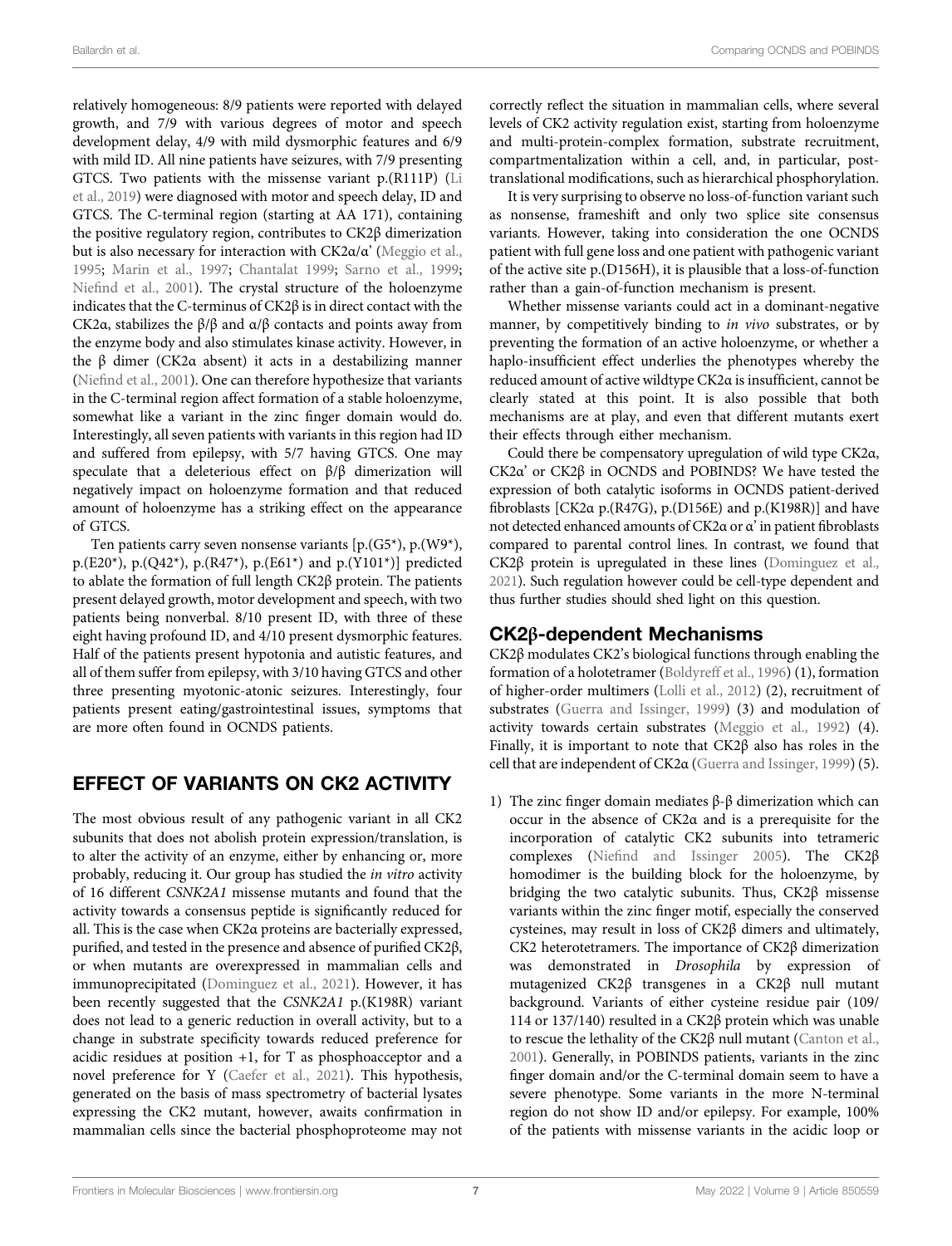more N-terminal to it, do not exhibit GTCS (Supplementary Table S2). However, variants in the more central region, within the Topoisomerase interaction region, or more or C-terminal to it are generally characterized by seizures, mainly of GTCS type (Supplementary Table S2).

- 2) Supramolecular assemblies of CK2 that are driven by intermolecular interactions between the acidic loop of CK2β and the p+1 loop of CK2α of two different holoenzymes (Lolli et al., 2012) were identified. They are thought to be inactive forms that, when needed, can disassemble into the active tetrameric form of CK2. These oligomers form in vitro at low salt concentrations in linear or circular organization complexes (Niefind and Issinger, 2005), but also in E. coli as shown by native mass spectrometry (Seetoh et al., 2016). 12 patients with variants in the CK2α p+1 loop are described in the literature [9 of which have the p.(K198R) variant], and it would be interesting to determine in patient-derived cells whether the formation of CK2 multimers is present and altered.
- 3) CK2β confers to the holoenzyme the ability to interact with certain substrates, such as p53 (Appel et al., 1995) and topoisomerase II (Bojanowski et al., 1993). The purified isolated CK2α subunit by itself is unable to bind to both enzymes, thus the CK2β subunit mediates the recruitment, which, for interaction with p53 has been narrowed down to CK2β AA 72-149 and for topoisomerase II to AA 51-110, a region in which several POBINDS-linked variants are present. Phosphorylation of p53 at position serine 392 by CK2 activates the site-specific DNA-binding function and tetramerization of p53. Mice expressing p53 proteins p.(S389A), the mouse equivalent of human S392 exhibit susceptibility to various tumors (Meek and Cox, 2011). A KSSR motif (AA 147–150), located at the interface of the β-β dimer, has been shown to be required for two other CK2 substrates, the Epstein-Barr virus EBNA1 protein and C18orf25/ARKL1 (Cao et al., 2014), however no such variants have been identified in POBINDS patients.

Another relevant example of CK2β dependent substrate recruitment is the transcription factor Olig2 in the developing mouse brain (Xu et al., 2020). Disruption of  $CK2\beta$  leads to inhibition of neuronal stem cell<br>proliferation and loss of differentiation in proliferation and loss of differentiation in oligodendrocyte precursor cells (OPCs) in mice. Olig2 is required for OPCs development and was identified in vitro as a strict CK2β-dependent CK2 substrate (Huillard et al., 2010). Other binding partners of CK2 that are recruited *via* the  $β$  isoform are discussed in the review by Bibby and Litchfield (Bibby and Litchfield, 2005).

4) CK2β modulates kinase specificity towards CK2 substrates. In vitro studies, performed in the presence or absence of CK2β, generally showed that some substrates are phosphorylated equally with or without CK2β while others are less phosphorylated in the absence of CK2β (Meggio et al., 1992). Only a limited number of protein substrates are phosphorylated by CK2α alone but not the holoenzyme, such as Calmodulin (Meggio et al., 1992). Presumably, in

these instances, the  $β$  subunit does not turn off catalytic activity, since CK2 is constitutively "on", but mediates its effect through specific interactions with the protein substrates (Pinna, 2002). Phosphorylation of Calmodulin by CK2 alters the interaction with various downstream effectors such as CaM-dependent cyclic nucleotide phosphodiesterase,  $Ca^{2+}$ -ATPase,  $Ca^{2+}/CaM$ -dependent protein kinase II, myosin light chain kinase, and NO synthase (Arrigoni et al., 2004). It could be hypothesized that POBINDS mutants that are expected to prevent holoenzyme formation, will elevate the proportion of CK2α monomers over the holoenzyme and alter CaM phosphorylation and its function. This may have an impact on several neural processes, such as synaptic plasticity via glutamate receptor homeostasis (Sanz-Clemente et al., 2013).

5) Recently, muscle cell clones (C2C12) that are devoid of either α, α' or β subunits were generated, and phosphoproteomic analysis revealed that lack of the β subunit affected grossly the same phosphosites than knockout of  $CK2\alpha/\alpha'$ , however many phosphosites that do not conform to the CK2 consensus were also altered, strengthening the argumentation for roles of CK2β that are independent of CK2 activity (Borgo et al., 2019). CK2β dimers, in the absence of CK2α, were found in mouse testis and brain (Guerra and Issinger, 1999) and appear to have regulatory function on several other protein kinases, such as A-Raf (Hagemann et al., 1997), c-Mos (Chen et al., 1997) and Chk1 (Guerra et al., 2003). A-Raf belongs to a family of cytoplasmic S/T protein kinases within the MAPK pathway (Chong et al., 2003). In two independent yeast screens (Boldyreff et al., 1996; Hagemann et al., 1997), CK2β was found to specifically interact with A-Raf, which resulted in a 10-fold enhancement of its activity towards MEK in co-expression studies in insect cells. Interestingly, expression of CK2α results in abolished MEK activation observed in the presence of CK2β, suggesting that CK2α might be competing with A-Raf for binding to CK2β (Hagemann et al., 1997). CK2β, by direct binding, inhibits Mos, an activator of MAPK, that is highly expressed in germ cells (Sagata et al., 1988). CK2β binds Mos via its C-terminus, leading to reduced MAPK activation (Chen et al., 1997; Lieberman and Ruderman, 2004). It was suggested that regulation of Mos activity by CK2β occurs during early stages of Xenopus oocyte maturation, and that, during later developmental stages this inhibition abates due to upregulated expression of Mos molecules that outnumber CK2β molecules (Chen et al., 1997). ChK1 is a cell cycle checkpoint kinase (G2) that is required for ES cell viability (Takai et al., 2000). CK2β binds ChK1 via its C-terminus in vitro and in vivo, to activate ChK1 activity (Guerra et al., 2003).

## CK2-DEPENDENT BIOLOGICAL PROCESSES THAT MAY UNDERLIE SYMPTOMS

Based on our mass spectrometry results using patient fibroblasts (Dominguez et al., 2021), we hypothesize that OCNDS-linked variants will lead to overall reduced phosphorylation of in vivo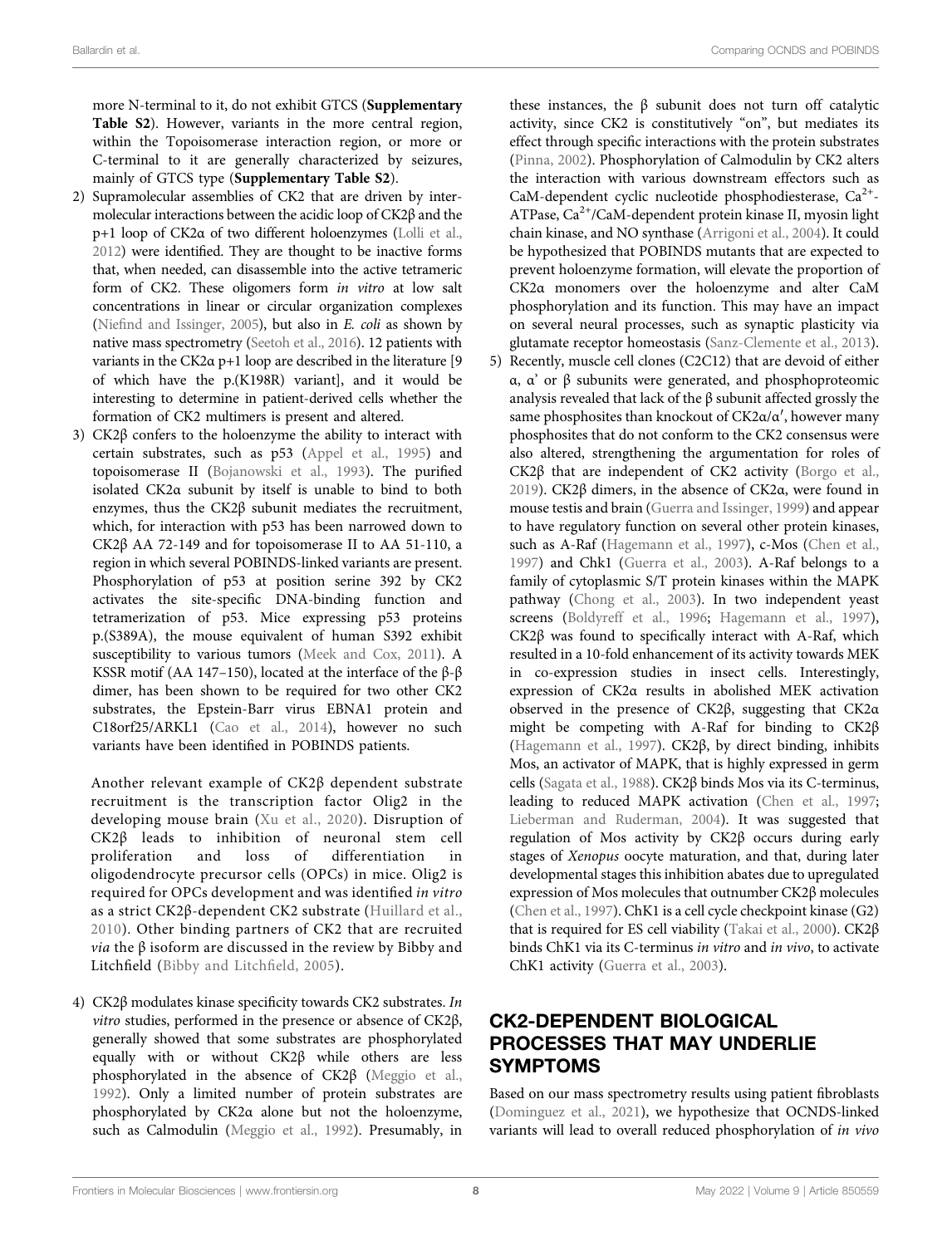substrates, of which several have been linked to functions such as synaptic transmission and plasticity, neuritogenesis which are crucial for neural development and homeostasis, as reviewed (Blanquet, 2000; Castello et al., 2018). In this section, we will discuss pathways that involve CK2 activity and appear most pertinent in respect to patient symptoms.

1) Changes in cell growth and apoptosis pathways affect growth and morphogenesis

CK2 is implicated in the Akt/GSK3β pathway, an antiapoptotic, pro-survival pathway that is important in tumorigenesis and tumor growth by directly phosphorylating Akt at position S129 in immortalized mammalian cells (Di Maira et al., 2005). Recently CK2, especially the CK2β and α' subunit, have been attributed a role in cell migration and adhesion (Lettieri et al., 2019). In the brain, by interaction with mammalian/mechanistic target of rapamycin (mTOR), Akt regulates neuronal processes like morphogenesis, synapse formation, plasticity, and dendritic development (Hers et al., 2011). Since autism spectrum disorders have been associated with alterations in brain connectivity in mouse models and autistic children (Ellegood et al., 2015), it could be possible that CK2α variants cause modifications in the Akt pathway that could contribute to the ASD-like symptoms in OCNDS. In OCNDS-derived fibroblasts, however, we did not detect a reduction of pS129 Akt or pS473 Akt which suggests, again, that the regulation of signaling pathways may be cell-type dependent and different in immortalized versus primary cells (Dominguez et al., 2021).

As cells rapidly undergo mitosis during neural development, it is as important that a controlled portion of cells undergoes apoptosis, in a process called pruning, and the balance between these processes underlies correct neural and organ development (Putcha and Johnson, 2004). A role of CK2 in the cell cycle was first deduced due to cell-cycle dependent phosphorylation of CK2α and CK2β (Litchfield, 2003). To date, many more substrates and binding partners, such as p53, Akt, topo2, clearly involve CK2 in both of these processes (Filhol et al., 1992; Bojanowski et al., 1993; Di Maira et al., 2005).

Since a detailed discussion of CK2's role in apoptosis and the cell cycle would be too lengthy here, we refer to reviews on cell cycle regulation (St-Denis et al., 2009), survival and apoptosis (Duncan et al., 2010; Hanif and Pervaiz, 2011).

Wnt signaling is an important regulator of development, acting through a canonical and a non-canonical pathway to affect cell fate determination, polarity, and early morphogenetic movements. CK2 has been shown to modulate Wnt signaling in Drosophila and mammalian cells, since CK2 phosphorylates and stabilizes Dbl (downstream of Wnt-activated frizzled receptors), the transcriptional co-factor β-catenin and the transcription factor TCF/LEF itself, leading to the transcriptional activation of target genes (Song et al., 2003; Seldin et al., 2005). Interestingly, functional coupling of Wnt3a to Frizzled-1 receptor produces transient enhanced activity of CK2 and increased accumulation of β-catenin (Gao and Wang, 2006). Thus, a reduction in CK2 activity may lead to reduced target gene

expression and improper development. Canonical Wnt signaling in the ventral diencephalon regulates the formation of the pituitary gland (Osmundsen et al., 2017), which could explain the abnormalities found in four MRI out of the 35 OCNDS patients described (MRI was taken in 23 patients). If the pituitary gland is affected in OCNDS, it could lead to altered secretion of hormones, such as the growth hormone (GH) (Chinoy and Murray, 2016), resulting in retarded growth.

Recently, CK2α has been linked to trafficking of cilia, microtubule-projections mediating morphogenic and mitogenic signals during development, that, when dysfunctional, cause ciliopathies characterized by intellectual disability and brain malformations (Valente et al., 2014). CK2α localizes at the mother centriole and mediates cilia structure and stability. It interacts with a key regulator of ciliogenesis, the kinase TTBK2. Expression of OCNDS-linked mutants CSNK2A1 p.(R80H), p.(D156H) and p.(R191Q) mutants results in structural defects of cilia in mouse embryonic fibroblasts (MEFs) (Loukil et al., 2021). It still remains to be determined if this effect is dependent on CK2 activity, and, if yes, which substrates mediate this effect.

2) Changes in synaptic plasticity affect motor abilities, learning/ memory and seizure propensity

CK2 is not only localized to the nucleus and cytoplasm of neurons, but was also detected at the plasma membrane (Rebholz et al., 2009), more precisely at the post-synaptic density in rat hippocampal and cortical preparations (Soto et al., 2004). CK2 activity is enriched in synaptosomes (Girault et al., 1990) and a whole set of CK2 substrates identified in vitro or in vivo clearly link CK2 to the control of synaptic activity, as discussed in a previous review (Castello et al., 2017). CK2α modulates the homeostasis of neurotransmitter receptors, such as ion channel receptors (Montenarh and Götz, 2020) and GPCRs that are coupled via Gα<sub>s</sub> (Castello et al., 2018). As an example of an ion channel, the NMDA glutamate receptor, a cation channel for  $Ca<sup>2+</sup>$ , Na<sup>+</sup> and K<sup>+</sup> with crucial roles in synaptic plasticity, memory, and learning, shall be mentioned here. CK2 phosphorylates the NR2B subunit of the NMDAR, leading to a disruption of the interaction with PSD-95 and to decreased receptor surface expression in neurons (Chung et al., 2004), in a process driven by synaptic activity and CamKII (Sanz-Clemente et al., 2013). This seems to be of a particular importance during mouse development, in the early postnatal period, where CK2 mediated NR2B-endocytosis resulted in a switch from NR2B to NR2A expression at cortical synapses (Sanz-Clemente et al., 2010). Thus, the integrity of such synapses might be compromised due to insufficient CK2 activity.

Seizures are disorders of neuronal network excitability, which is accompanied by pronounced changes in intracellular and extracellular ion concentrations involving a multitude of ion channels (Raimondo et al., 2015). SK channels provide the hyperpolarizing K<sup>+</sup> conductance that is fundamental for a wide range of physiological processes, including neuronal excitability (Stocker et al., 1999). They are gated by  $Ca<sup>2+</sup>$  ions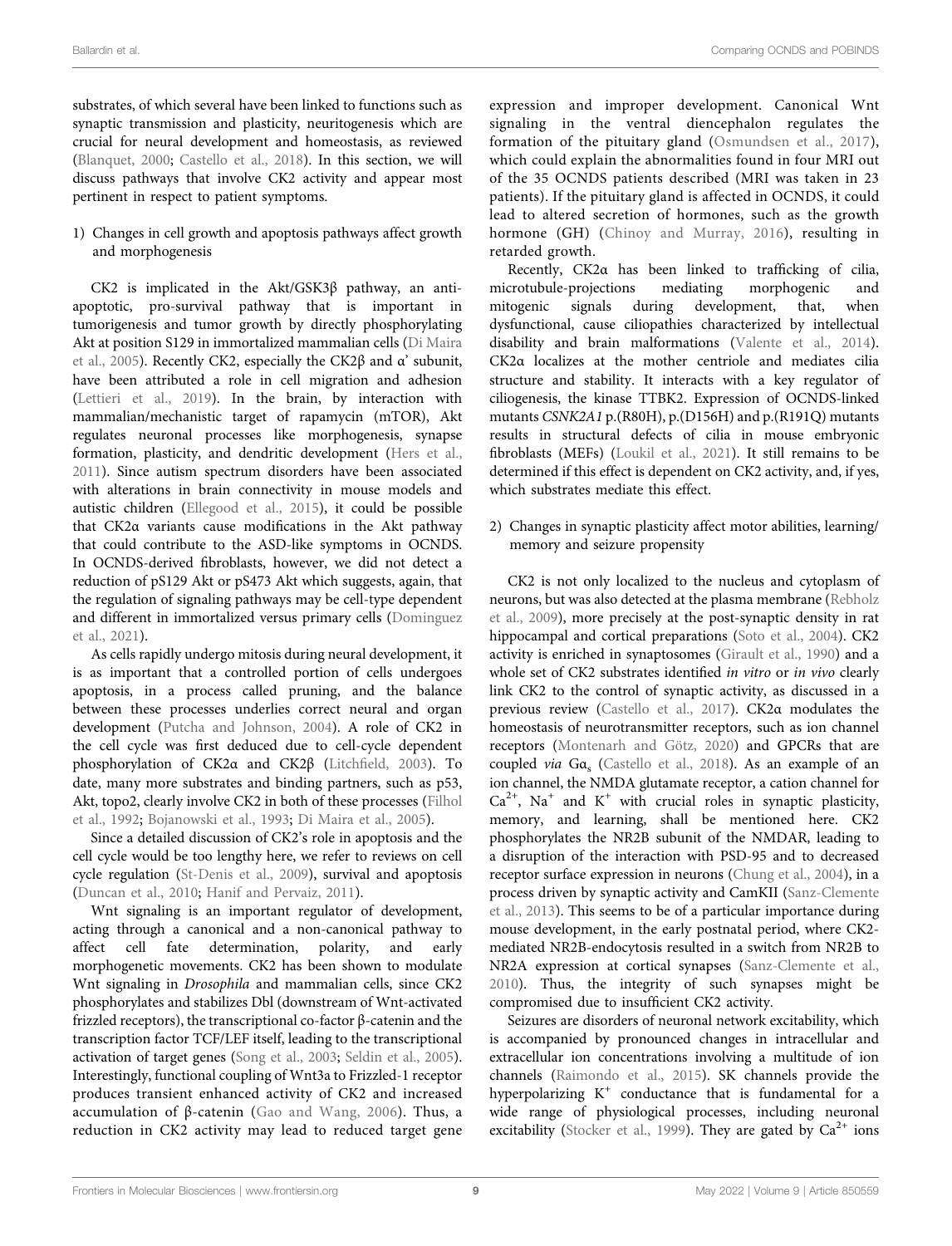*via* the  $Ca^{2+}$  censing protein calmodulin that is bound to the intracellular C-terminal chain of the SK channel. CK2 has been detected in complex with calmodulin, to phosphorylate it at T80 and reduce its  $Ca^{2+}$  sensitivity, thereby accelerating SK channel deactivation (Bildl et al., 2004). Indeed, a CK2 inhibitor (TBB) enhanced  $K^+$  currents and hyperpolarization in a seizure model (Pilocarpine) and blocked spontaneous epileptic activity in an acute slice model (Brehme et al., 2014). This finding, on the first glance seems at odds with the high seizure incidence in POBINDS patients, however, TBB acts on CK2 kinase activity, whereas we hypothesize that it is plausible for the high seizure incidence in POBINDS to be caused by an activity-independent mechanism. Several other ion channels  $(Ca^{2+}, Na^+, Cl^-, K^+)$  have been shown to be CK2 substrates or binding partners and altered function of these channels will affect physiological neuronal excitability, and may result in neurological disorders such as epilepsy (Montenarh and Götz, 2020).

Another link between CK2 and neural network synchrony and epilepsy is the Mdm2-p53-Nedd4-2 pathway. Both p53 and Mdm2 are CK2 substrates (Filhol et al., 1992; Allende-Vega et al., 2005), and inhibition of CK2 leads to enhanced p53 activity (Dixit et al., 2012). In a kainic acid-induced seizure model in mice, inhibition of p53 reduced seizure susceptibility through modulation of neural network synchrony (Jewett et al., 2018). In the context of OCNDS/POBINDS, it is plausible to speculate that reduced CK2 activity therefore could exert an enhancing effect in the kainic acid seizure model.

In the case of GPCRs, reduced CK2 activity is predicted to delay agonist-induced desensitization and endocytosis of these receptors, similarly to what was observed for dopamine D1 and serotonin HTR4 receptors after knockdown or pharmacological inhibition of CK2 (Rebholz et al., 2013; Castello et al., 2018). A role for the dopamine D1 receptor in the OCNDS/POBINDS phenotype is further made conceivable by the motor behaviors of conditional Drd1a-Cre CK2 KO mice: they are hyperactive and exhibit stereotypies, and both phenotypes are normalized upon administration of D1 antagonist SCH23390. Furthermore, these mice also have defects in motor performance and learning in the rotarod.

#### 3) Hypotonia

A majority of patients (OCNDS: 77%; POBINDS 75%, Tables 2A, 2B) suffers from hypotonia early in life, which contributes to feeding difficulties as well as delays in motor development. CK2 phosphorylates or interacts with several proteins that are involved in myogenesis or play a role at the neuromuscular junction, as recently reviewed (Hashemolhosseini, 2020).

CRISPR-mediated knockdown of either the catalytic or the regulatory subunits showed that in particular the lack/absence of CK2β severely impairs the growth of C2C12 cells (Borgo et al., 2017, 2019), hinting towards an important role for CK2β in muscle cells. Interestingly, CK2β conditional knockout mice with CK2β lacking in skeletal muscle display reduced muscle strength. Skeletal muscle cell lysates derived from these mice have reduced

activity towards Tomm22, a component of the translocase complex of the outer mitochondrial membrane, termed Tomm complex, paralleled by enhanced mitochondrial degradation through mitophagy. Phosphorylation of Tomm22 in a CK2βdependent manner thus protects mitochondria in skeletal muscle from degradation (Kravic et al., 2018).

Myosins are a family of actin-binding cytoskeletal motor proteins that, as a complex of heavy and light myosin chains, hydrolyze ATP during muscle contraction. During myogenesis, myosins need to assemble into long thick filaments. It was shown that phosphorylation of myosin-IIA heavy chain by PKC or CK2 inhibits the assembly of into filaments. CK2 phosphorylation of the myosin-IIA heavy chain reduced binding of the Mts1 calcium-binding protein, thereby inhibiting mts1 induced filament disassembly and assembly (Dulyaninova et al., 2005).

CK2-dependent phosphorylation is important for myogenesis and muscle homeostasis. CK2 is present at the neuromuscular junction to regulate acetylcholine receptor stability, as recently reviewed (Hashemolhosseini, 2020). Conditional CK2β KO mice with lack of CK2β in skeletal muscle showed reduced muscle strength and abnormal metabolic activity of oxidative muscle fibers. This was linked to deficient phosphorylation of an outer mitochondrial membrane protein, Tomm 22 (Kravic et al., 2018). CK2α was further found to be involved in activation of musclespecific genes, as its inhibition leads to a significant reduction in muscle-specific genes in C2C12 cells (Salizzato et al., 2019).

Taken together, CK2 activity is necessary for muscle genesis and homeostasis, both of which could be impacted by variants of either of the CK2 subunits.

#### 4) Autistic features

55% of OCNDS and 56% of POBINDS patients have been diagnosed with ASD, and several fields of study, from genetics to biochemistry, deliver arguments for a role of CK2 in this disorder. ASD has both genetic and environmental origins. One predisposing environmental factor is the prenatal exposure to valproic acid (VPA) that increases the risk of ASD in children (Nicolini and Fahnestock, 2018). In rats, CK2α was found to be upregulated after prenatal VPA exposure, however these results are based solely on western blotting and require further confirmation (Santos-Terra et al., 2021).

We already mentioned that in Drd1a-Cre conditional CK2 KO mice dopamine D1 receptor signaling is upregulated and that endocytosis of this receptor is modulated by CK2 (Rebholz et al., 2013). Indeed, several genes of the DA network have been linked to ASD, such as the genes encoding syntaxin 1 (STX1) (Nakamura et al., 2008) or dopamine transporter (DAT) (Hamilton, 2013). Autism-associated variants of these two genes show decreased phosphorylation of STX1 (at S14) by CK2, resulting in reduced STX1/DAT interaction and disruption of the reverse transport of DA (Cartier-Z et al., 2015). This functional interaction was tested in the locomotive response to amphetamine in Drosophila. Both, STX1A-R26Q and hDAT-R51W variants responded less to amphetamine, similarly to Drosophila expressing a dominant negative form of CK2 (Cartier-Z et al., 2015).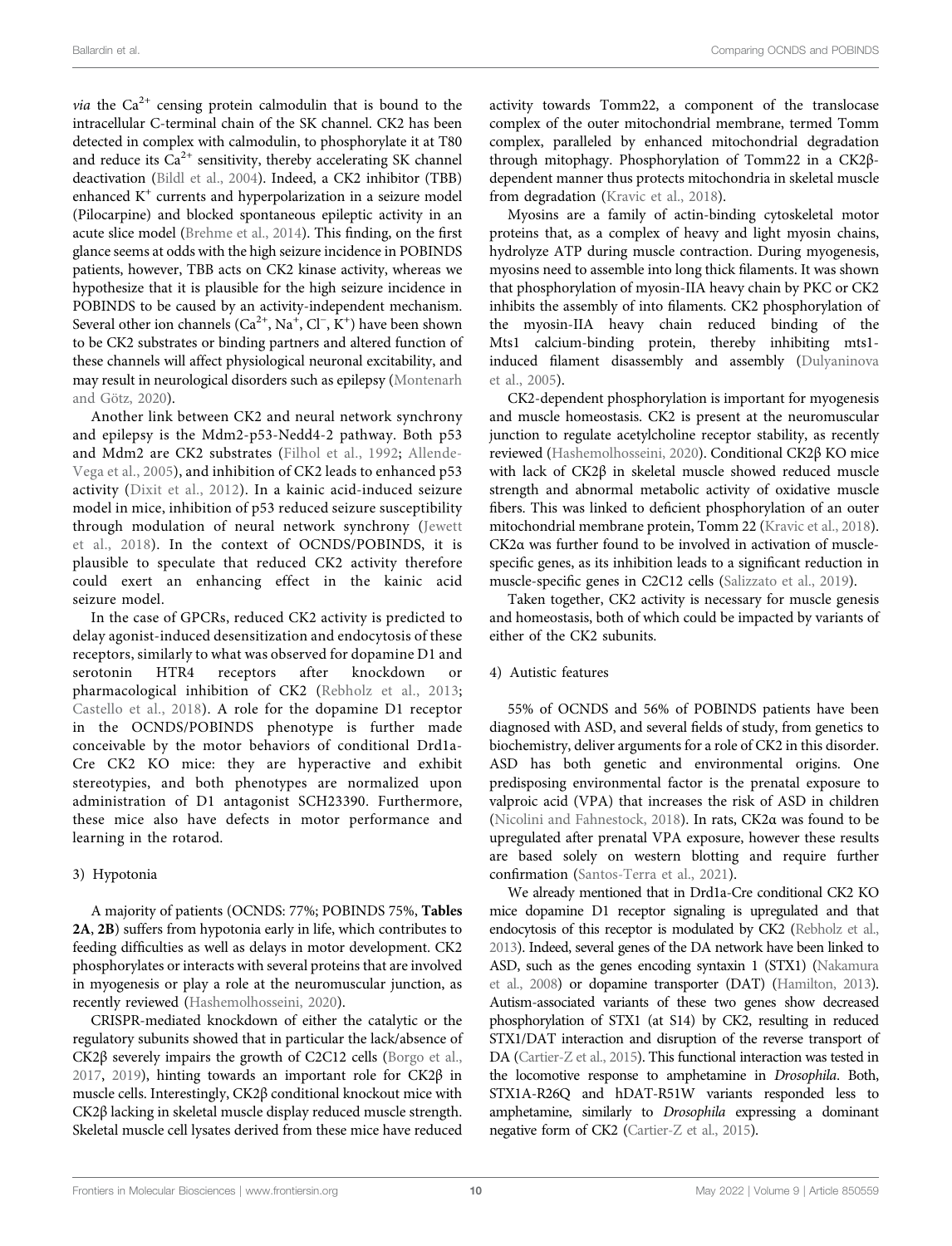It is known that CK2 activity alters transcription via phosphorylation of a set of transcription factors such as e.g. TFIIA, IIE, or IIF, as reviewed in (St-Denis et al., 2009). The protein encoded by the ASD susceptibility gene AUTS2 was found bound to CK2β within the large Polycomb Repressive Complex 1 (PRC1) (Gao et al., 2014). This complex normally catalyzes the monoubiquitination of histone H2A (at K119) and leads to compaction of chromatin and transcriptional repression. CK2, through phosphorylation of another member of this complex, RING1B, inhibits PRC1-AUTS2-mediated monoubiquitination of H2A, thereby turning a transcriptional repressor into an activator and affecting the transcriptional profile of cells (Gao et al., 2014).

On the level of translation, the fragile X mental retardation protein (FMRP) is a mRNA-binding translational repressor that associates with 4–6% of brain transcripts, with autism risk gene transcripts being overrepresented. Absence or severe reduction of FMRP are responsible for fragile X syndrome, the most common monogenic cause of autism spectrum disorder (Verkerk et al., 1991). CK2 phosphorylates murine FMRP at the site S499, a site which is required for its repressor activity, and thereby primes for further phosphorylation at nearby sites by other kinases (Bartley et al., 2016).

#### **CONCLUSION**

OCNDS and POBINDS are two distinct newly described NDDs with causative variants in the genes coding for Csnk2a1 and Csnk2b. The symptom overlap is large, and the most striking difference is the elevated propensity to seizures in POBINDS. CK2β has specific roles in the cells, such as regulating kinases other than CK2, that could be at the origin of the seizure phenotype in POBINDS.

Due to its ubiquitous expression [\(https://www.proteinatlas.](https://www.proteinatlas.org/ENSG00000101266-CSNK2A1/tissue) [org/ENSG00000101266-CSNK2A1/tissue](https://www.proteinatlas.org/ENSG00000101266-CSNK2A1/tissue)), its promiscuity, based on a non-stringent consensus (S/TxxD/E) (Meggio et al., 1994), it is most plausible that CK2 acts through many pathways and substrates to lead to the symptom profiles of both NDDs.

Clearly, experimental studies are missing and through the use of patient derived cells, especially iPS cells, as well as mouse models of both diseases more mechanistic knowledge has to be

#### **REFERENCES**

- Ahmad, K. A., Wang, G., Slaton, J., Unger, G., and Ahmed, K. (2005). Targeting CK2 for Cancer Therapy. Anti-Cancer Drugs 16, 1037–1043. doi:[10.1097/](https://doi.org/10.1097/00001813-200511000-00001) [00001813-200511000-00001](https://doi.org/10.1097/00001813-200511000-00001)
- Akahira-Azuma, M., Tsurusaki, Y., Enomoto, Y., Mitsui, J., and Kurosawa, K. (2018). Refining the Clinical Phenotype of Okur-Chung Neurodevelopmental Syndrome. Hum. Genome 5, 18011. doi[:10.1038/hgv.2018.11](https://doi.org/10.1038/hgv.2018.11)
- Allende, J. E., and Allende, C. C. (1995). Protein Kinase CK2: an Enzyme with Multiple Substrates and a Puzzling Regulation. FASEB j. 9, 313–323. doi[:10.](https://doi.org/10.1096/fasebj.9.5.7896000) [1096/fasebj.9.5.7896000](https://doi.org/10.1096/fasebj.9.5.7896000)
- Allende-Vega, N., Dias, S., Milne, D., and Meek, D. (2005). Phosphorylation of the Acidic Domain of Mdm2 by Protein Kinase CK2. Mol. Cell. Biochem. 274, 85–90. doi:[10.1007/s11010-005-3074-4](https://doi.org/10.1007/s11010-005-3074-4)
- Appel, K., Wagner, P., Boldyreff, B., Issinger, O. G., and Montenarh, M. (1995). Mapping of the Interaction Sites of the Growth Suppressor Protein P53 with the Regulatory Beta-Subunit of Protein Kinase CK2. Oncogene 11, 1971–1978.

obtained. These models can also be used for the search of potentially druggable targets and to test therapeutic approaches that could be transferred from treatment of other NDDs.

#### AUTHOR CONTRIBUTIONS

DB, JC-G, TB, and HR wrote the manuscript.

#### FUNDING

This work has been supported by the CSNK2A1 Foundation and a H2020-MSCA-IF-2019 (No 894207) (to HR).

#### SUPPLEMENTARY MATERIAL

The Supplementary Material for this article can be found online at: [https://www.frontiersin.org/articles/10.3389/fmolb.2022.850559/](https://www.frontiersin.org/articles/10.3389/fmolb.2022.850559/full#supplementary-material) [full#supplementary-material](https://www.frontiersin.org/articles/10.3389/fmolb.2022.850559/full#supplementary-material)

Supplementary Table S1 | Detailed table of OCNDS patients and their symptom profiles. All patients whose symptoms were published thus far are ordered by the position of the gene variation, position within the gene structure as well as the effect on amino acid sequence, as far as it could be predicted. More detailed information about the different symptoms is given in this table. Abbreviations: ATP: Adenosine triphosphate; GTP: Guanosine triphosphate; yo: years old; mo: months old; ID: Intellectual Disability; LD: Learning disability; ADHD: Attention deficit hyperactivity disorder; GTCS: generalized tonic-clonic seizure; GERD: Gastroesophageal reflux disease; G-tube: Gastrostomy tube; EEG: Electroencephalography; MRI: Magnetic resonance imaging.

Supplementary Table S2 | Detailed table of POBINDS patients and their symptom profiles. All patients whose symptoms were published thus far are ordered by the position of the gene variation, position within the gene structure as well as the effect on amino acid sequence, as far as it could be predicted. More detailed information about the different symptoms is given in this table. Abbreviations: D Box: Destruction box; yo: years old; mo: months old; ID: Intellectual Disability; LD: Learning disability; ADHD: Attention deficit hyperactivity disorder; GTCS: generalized tonic-clonic seizure; GERD: Gastroesophageal reflux disease; G-tube: Gastrostomy tube; EEG: Electroencephalography; MRI: Magnetic resonance imaging.

- Aronson, S. J., and Rehm, H. L. (2015). Building the Foundation for Genomics in Precision Medicine. Nature 526, 336–342. doi:[10.1038/](https://doi.org/10.1038/nature15816) [nature15816](https://doi.org/10.1038/nature15816)
- Arrigoni, G., Marin, O., Pagano, M. A., Settimo, L., Paolin, B., Meggio, F., et al. (2004). Phosphorylation of Calmodulin Fragments by Protein Kinase CK2. Mechanistic Aspects and Structural Consequences. Biochemistry 43, 12788–12798. doi[:10.1021/bi049365c](https://doi.org/10.1021/bi049365c)
- Bartley, C. M., O'Keefe, R. A., Blice-Baum, A., Mihailescu, M.-R., Gong, X., Miyares, L., et al. (2016). Mammalian FMRP S499 Is Phosphorylated by CK2 and Promotes Secondary Phosphorylation of FMRP. eNeuro 3, 0092–116. doi[:10.1523/ENEURO.0092-16.2016](https://doi.org/10.1523/ENEURO.0092-16.2016)
- Bibby, A. C., and Litchfield, D. W. (2005). The Multiple Personalities of the Regulatory Subunit of Protein Kinase CK2: CK2 Dependent and CK2 Independent Roles Reveal a Secret Identity for CK2β. Int. J. Biol. Sci. 1, 67–79. doi:[10.7150/ijbs.1.67](https://doi.org/10.7150/ijbs.1.67)
- Bildl, W., Strassmaier, T., Thurm, H., Andersen, J., Eble, S., Oliver, D., et al. (2004). Protein Kinase CK2 Is Coassembled with Small Conductance Ca2+-Activated K+ Channels and Regulates Channel Gating. Neuron 43, 847–858. doi[:10.1016/](https://doi.org/10.1016/j.neuron.2004.08.033) [j.neuron.2004.08.033](https://doi.org/10.1016/j.neuron.2004.08.033)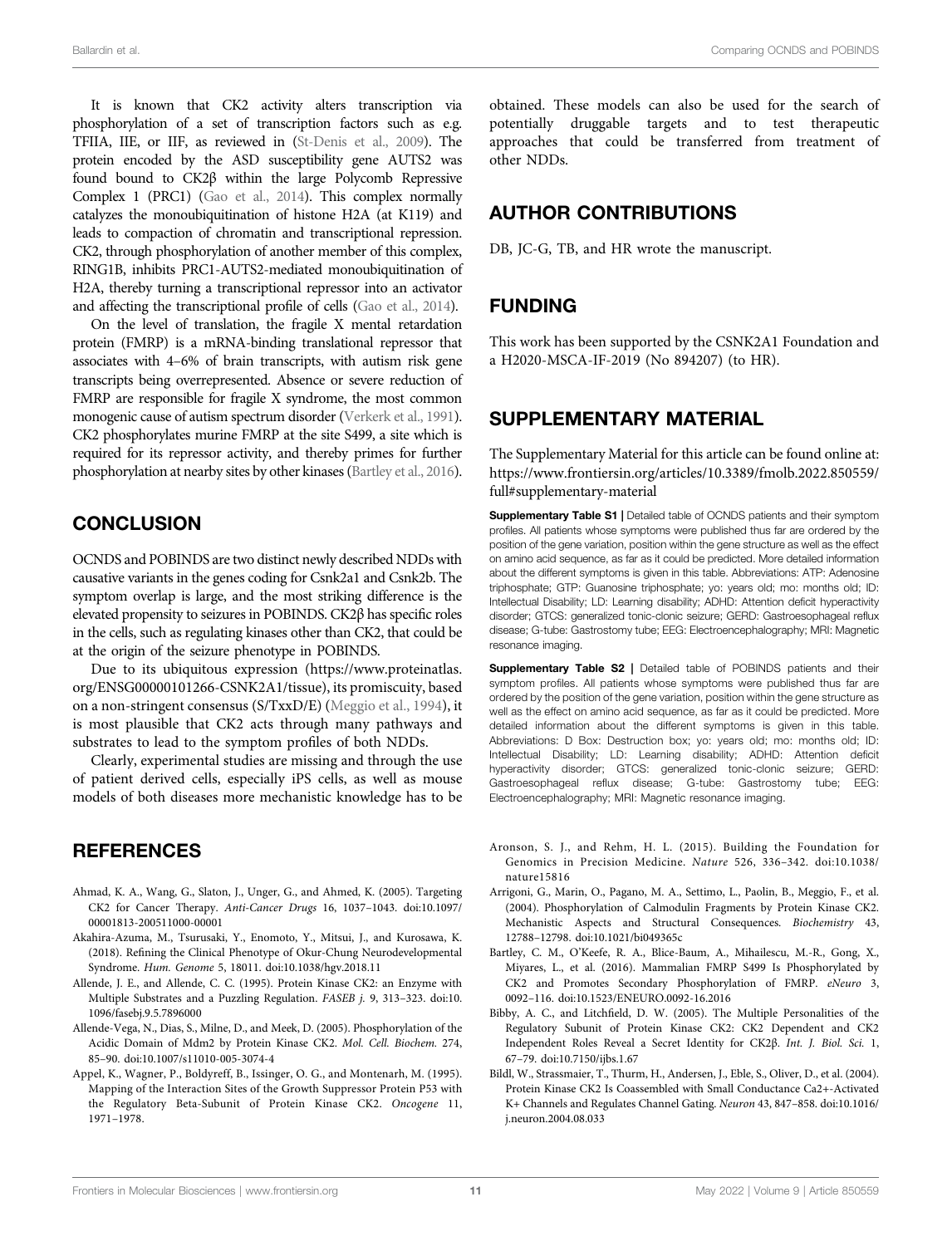- Blanquet, P. R. (2000). Casein Kinase 2 as a Potentially Important Enzyme in the Nervous System. Prog. Neurobiol. 60, 211–246. doi[:10.1016/s0301-0082\(99\)](https://doi.org/10.1016/s0301-0082(99)00026-x) [00026-x](https://doi.org/10.1016/s0301-0082(99)00026-x)
- Blond, O., Jensen, H. H., Buchou, T., Cochet, C., Issinger, O.-G., and Boldyreff, B. (2005). Knocking Out the Regulatory Beta Subunit of Protein Kinase CK2 in Mice: Gene Dosage Effects in ES Cells and Embryos. Mol. Cell. Biochem. 274, 31–37. doi:[10.1007/s11010-005-3117-x](https://doi.org/10.1007/s11010-005-3117-x)
- Bojanowski, K., Filhol, O., Cochet, C., Chambaz, E. M., and Larsen, A. K. (1993). DNA Topoisomerase II and Casein Kinase II Associate in a Molecular Complex that Is Catalytically Active. J. Biol. Chem. 268, 22920–22926. doi:[10.1016/s0021-](https://doi.org/10.1016/s0021-9258(18)41614-6) [9258\(18\)41614-6](https://doi.org/10.1016/s0021-9258(18)41614-6)
- Boldyreff, B., Meggio, F., Pinna, L. A., and Issinger, O. G. (1994). Protein Kinase CK2 Structure-Function Relationship: Effects of the Beta Subunit on Reconstitution and Activity. Cell. Mol. Biol. Res. 40, 391–399.
- Boldyreff, B., Mietens, U., and Issinger, O.-G. (1996). Structure of Protein Kinase CK2: Dimerization of the Human β-subunit. FEBS Lett. 379, 153–156. doi[:10.](https://doi.org/10.1016/0014-5793(95)01497-7) [1016/0014-5793\(95\)01497-7](https://doi.org/10.1016/0014-5793(95)01497-7)
- Bonanni, P., Baggio, M., Duma, G. M., Negrin, S., Danieli, A., and Giorda, R. (2021). Developmental and Epilepsy Spectrum of Poirier-Bienvenu Neurodevelopmental Syndrome: Description of a New Case Study and Review of the Available Literature. Seizure 93, 133–139. doi[:10.1016/j.seizure.2021.10.019](https://doi.org/10.1016/j.seizure.2021.10.019)
- Borgo, C., Franchin, C., Cesaro, L., Zaramella, S., Arrigoni, G., Salvi, M., et al. (2019). A Proteomics Analysis of CK2β (−/−) C2C12 Cells Provides Novel Insights into the Biological Functions of the Non-catalytic β Subunit. FEBS J. 286, 1561–1575. doi[:10.1111/febs.14799](https://doi.org/10.1111/febs.14799)
- Borgo, C., Franchin, C., Scalco, S., Bosello-Travain, V., Donella-Deana, A., Arrigoni, G., et al. (2017). Generation and Quantitative Proteomics Analysis of CK2α/α'(−/−) Cells. Sci. Rep. 7, 42409. doi:[10.1038/srep42409](https://doi.org/10.1038/srep42409)
- Bouhaddou, M., Memon, D., Meyer, B., White, K. M., Rezelj, V. V., Correa Marrero, M., et al. (2020). The Global Phosphorylation Landscape of SARS-CoV-2 Infection. Cell 182, 685–712. e19. doi:[10.1016/j.cell.2020.06.034](https://doi.org/10.1016/j.cell.2020.06.034)
- Brehme, H., Kirschstein, T., Schulz, R., and Köhling, R. (2014). In Vivo treatment with the Casein Kinase 2 Inhibitor 4,5,6,7-tetrabromotriazole Augments the Slow Afterhyperpolarizing Potential and Prevents Acute Epileptiform Activity. Epilepsia 55, 175–183. doi:[10.1111/epi.12474](https://doi.org/10.1111/epi.12474)
- Buchou, T., Vernet, M., Blond, O., Jensen, H. H., Pointu, H., Olsen, B. B., et al. (2003). Disruption of the Regulatory β Subunit of Protein Kinase CK2 in Mice Leads to a Cell-Autonomous Defect and Early Embryonic Lethality. Mol. Cell. Biol. 23, 908–915. doi[:10.1128/MCB.23.3.908-915.2003](https://doi.org/10.1128/MCB.23.3.908-915.2003)
- Caefer, D. M., Phan, N. Q., Liddle, J. C., Balsbaugh, J. L., O'Shea, J. P., Tzingounis, A. V., et al. (2021). The Okur-Chung Neurodevelopmental Syndrome (OCNDS) Mutation CK2K198R Leads to a Rewiring of Kinase Specificity. Biorxiv. doi[:10.1101/2021.04.05.438522](https://doi.org/10.1101/2021.04.05.438522)
- Canton, D. A., Zhang, C., and Litchfield, D. W. (2001). Assembly of Protein Kinase CK2: Investigation of Complex Formation between Catalytic and Regulatory Subunits Using a zinc-finger-deficient Mutant of CK2β. Biochem. J. 358, 87–94. doi:[10.1042/0264-6021:358008710.1042/bj3580087](https://doi.org/10.1042/0264-6021:358008710.1042/bj3580087)
- Cao, J. Y., Shire, K., Landry, C., Gish, G. D., Pawson, T., and Frappier, L. (2014). Identification of a Novel Protein Interaction Motif in the Regulatory Subunit of Casein Kinase 2. Mol. Cell. Biol. 34, 246–258. doi[:10.1128/MCB.00968-13](https://doi.org/10.1128/MCB.00968-13)
- Cartier, E., Hamilton, P. J., Belovich, A. N., Shekar, A., Campbell, N. G., Saunders, C., et al. (2015). Rare Autism-Associated Variants Implicate Syntaxin 1 (STX1 R26Q) Phosphorylation and the Dopamine Transporter (hDAT R51W) in Dopamine Neurotransmission and Behaviors. EBioMedicine 2, 135–146. doi[:10.](https://doi.org/10.1016/j.ebiom.2015.01.007) [1016/j.ebiom.2015.01.007](https://doi.org/10.1016/j.ebiom.2015.01.007)
- Castello, J., LeFrancois, B., Flajolet, M., Greengard, P., Friedman, E., and Rebholz, H. (2018). CK2 Regulates 5-HT4 Receptor Signaling and Modulates Depressive-like Behavior. Mol. Psychiatry 23, 872–882. doi[:10.1038/mp.2017.240](https://doi.org/10.1038/mp.2017.240)
- Castello, J., Ragnauth, A., Friedman, E., and Rebholz, H. (2017). CK2-An Emerging Target for Neurological and Psychiatric Disorders. Pharmaceuticals 10, 7. doi:[10.3390/ph10010007](https://doi.org/10.3390/ph10010007)
- Ceglia, I., Flajolet, M., and Rebholz, H. (2011). Predominance of CK2α over CK2α′ in the Mammalian Brain. Mol. Cell. Biochem. 356, 169–175. doi:[10.1007/](https://doi.org/10.1007/s11010-011-0963-6) [s11010-011-0963-6](https://doi.org/10.1007/s11010-011-0963-6)
- Chantalat, L. (1999). Crystal Structure of the Human Protein Kinase CK2 Regulatory Subunit Reveals its Zinc finger-mediated Dimerization. EMBO J. 18, 2930–2940. doi[:10.1093/emboj/18.11.2930](https://doi.org/10.1093/emboj/18.11.2930)
- Chen, M., Li, D., Krebs, E. G., and Cooper, J. A. (1997). The Casein Kinase II Beta Subunit Binds to Mos and Inhibits Mos Activity. Mol. Cell. Biol. 17, 1904–1912. doi[:10.1128/MCB.17.4.1904](https://doi.org/10.1128/MCB.17.4.1904)
- Chinoy, A., and Murray, P. G. (2016). Diagnosis of Growth Hormone Deficiency in the Paediatric and Transitional Age. Best Pract. Res. Clin. Endocrinol. Metab. 30, 737–747. doi:[10.1016/j.beem.2016.11.002](https://doi.org/10.1016/j.beem.2016.11.002)
- Chiu, A. T. G., Pei, S. L. C., Mak, C. C. Y., Leung, G. K. C., Yu, M. H. C., Lee, S. L., et al. (2018). Okur-Chung Neurodevelopmental Syndrome: Eight Additional Cases with Implications on Phenotype and Genotype Expansion. Clin. Genet. 93, 880–890. doi[:10.1111/cge.13196](https://doi.org/10.1111/cge.13196)
- Chong, H., Vikis, H. G., and Guan, K.-L. (2003). Mechanisms of Regulating the Raf Kinase Family. Cell Signal. 15, 463–469. doi[:10.1016/s0898-6568\(02\)00139-0](https://doi.org/10.1016/s0898-6568(02)00139-0)
- Chung, H. J., Huang, Y. H., Lau, L.-F., and Huganir, R. L. (2004). Regulation of the NMDA Receptor Complex and Trafficking by Activity-dependent Phosphorylation of the NR2B Subunit PDZ Ligand. J. Neurosci. 24, 10248–10259. doi[:10.1523/JNEUROSCI.0546-04.2004](https://doi.org/10.1523/JNEUROSCI.0546-04.2004)
- Colavito, D., Del Giudice, E., Ceccato, C., Dalle Carbonare, M., Leon, A., and Suppiej, A. (2018). Are CSNK2A1 Gene Mutations Associated with Retinal Dystrophy? Report of a Patient Carrier of a Novel De Novo Splice Site Mutation. J. Hum. Genet. 63, 779–781. doi:[10.1038/s10038-018-0434-y](https://doi.org/10.1038/s10038-018-0434-y)
- Di Maira, G., Salvi, M., Arrigoni, G., Marin, O., Sarno, S., Brustolon, F., et al. (2005). Protein Kinase CK2 Phosphorylates and Upregulates Akt/PKB. Cell Death Differ 12, 668–677. doi:[10.1038/sj.cdd.4401604](https://doi.org/10.1038/sj.cdd.4401604)
- Dietrich, K. N., Eskenazi, B., Schantz, S., Yolton, K., Rauh, V. A., Johnson, C. B., et al. (2005). Principles and Practices of Neurodevelopmental Assessment in Children: Lessons Learned from the Centers for Children's Environmental Health and Disease Prevention Research. Environ. Health Perspect. 113, 1437–1446. doi:[10.1289/ehp.7672](https://doi.org/10.1289/ehp.7672)
- Dixit, D., Sharma, V., Ghosh, S., Mehta, V. S., and Sen, E. (2012). Inhibition of Casein Kinase-2 Induces P53-dependent Cell Cycle Arrest and Sensitizes Glioblastoma Cells to Tumor Necrosis Factor (TNFα)-Induced Apoptosis through SIRT1 Inhibition. Cell Death Dis 3, e271. doi[:10.1038/cddis.](https://doi.org/10.1038/cddis.2012.10) [2012.10](https://doi.org/10.1038/cddis.2012.10)
- Dominguez, I., Cruz-Gamero, J. M., Corasolla, V., Dacher, N., Rangasamy, S., Urbani, A., et al. (2021). Okur-Chung Neurodevelopmental Syndrome-Linked CK2α Variants Have Reduced Kinase Activity. Hum. Genet. 140, 1077–1096. doi[:10.1007/s00439-021-02280-5](https://doi.org/10.1007/s00439-021-02280-5)
- Dulyaninova, N. G., Malashkevich, V. N., Almo, S. C., and Bresnick, A. R. (2005). Regulation of Myosin-IIA Assembly and Mts1 Binding by Heavy Chain Phosphorylation. Biochemistry 44, 6867–6876. doi[:10.1021/bi0500776](https://doi.org/10.1021/bi0500776)
- Duncan, J. S., Turowec, J. P., Vilk, G., Li, S. S. C., Gloor, G. B., and Litchfield, D. W. (2010). Regulation of Cell Proliferation and Survival: Convergence of Protein Kinases and Caspases. Biochim. Biophys. Acta (Bba) - Proteins Proteomics 1804, 505–510. doi:[10.1016/j.bbapap.2009.11.001](https://doi.org/10.1016/j.bbapap.2009.11.001)
- Ellegood, J., Anagnostou, E., Babineau, B. A., Crawley, J. N., Lin, L., Genestine, M., et al. (2015). Clustering Autism: Using Neuroanatomical Differences in 26 Mouse Models to Gain Insight into the Heterogeneity. Mol. Psychiatry 20, 118–125. doi:[10.1038/mp.2014.98](https://doi.org/10.1038/mp.2014.98)
- Ernst, M. E., Baugh, E. H., Thomas, A., Bier, L., Lippa, N., Stong, N., et al. (2021). CSNK2B : A Broad Spectrum of Neurodevelopmental Disability and Epilepsy Severity. Epilepsia 62. doi[:10.1111/epi.16931](https://doi.org/10.1111/epi.16931)
- Filhol, O., Baudier, J., Delphin, C., Loue-Mackenbach, P., Chambaz, E. M., and Cochet, C. (1992). Casein Kinase II and the Tumor Suppressor Protein P53 Associate in a Molecular Complex that Is Negatively Regulated upon P53 Phosphorylation. J. Biol. Chem. 267, 20577–20583. doi[:10.1016/S0021-9258\(19\)](https://doi.org/10.1016/S0021-9258(19)36725-0) [36725-0](https://doi.org/10.1016/S0021-9258(19)36725-0)
- Fitzgerald, T., Gerety, S., Jones, W., van Kogelenberg, M., King, D., McRae, J., et al. (2015). Large-scale Discovery of Novel Genetic Causes of Developmental Disorders. Nature 519, 223–228. doi[:10.1038/nature14135](https://doi.org/10.1038/nature14135)
- Gao, Y., and Wang, H.-y. (2006). Casein Kinase 2 Is Activated and Essential for Wnt/β-Catenin Signaling. J. Biol. Chem. 281, 18394–18400. doi:[10.1074/jbc.](https://doi.org/10.1074/jbc.M601112200) [M601112200](https://doi.org/10.1074/jbc.M601112200)
- Gao, Z., Lee, P., Stafford, J. M., von Schimmelmann, M., Schaefer, A., and Reinberg, D. (2014). An AUTS2-Polycomb Complex Activates Gene Expression in the CNS. Nature 516, 349–354. doi:[10.1038/nature13921](https://doi.org/10.1038/nature13921)
- Gilissen, C., Hehir-Kwa, J. Y., Thung, D. T., van de Vorst, M., van Bon, B. W. M., Willemsen, M. H., et al. (2014). Genome Sequencing Identifies Major Causes of Severe Intellectual Disability. Nature 511, 344–347. doi:[10.1038/nature13394](https://doi.org/10.1038/nature13394)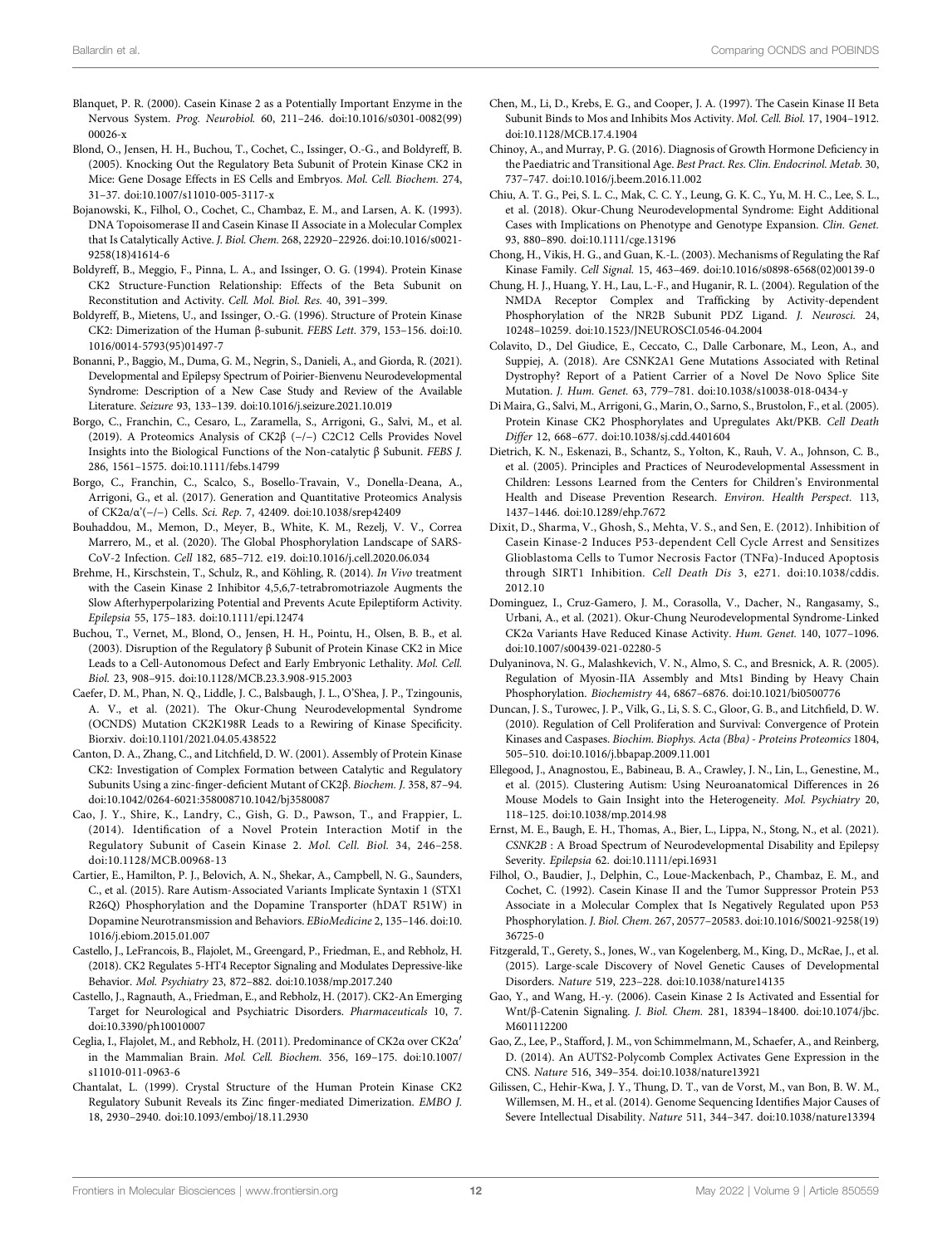- Girault, J.-A., Hemmings, H. C., Zorn, S. H., Gustafson, E. L., and Greengard, P. (1990). Characterization in Mammalian Brain of a DARPP-32 Serine Kinase Identical to Casein Kinase II. J. Neurochem. 55, 1772–1783. doi[:10.1111/j.1471-](https://doi.org/10.1111/j.1471-4159.1990.tb04968.x) [4159.1990.tb04968.x](https://doi.org/10.1111/j.1471-4159.1990.tb04968.x)
- Götz, C., and Montenarh, M. (2017). Protein Kinase CK2 in Development and Differentiation. Biomed. Rep. 6, 127–133. doi:[10.3892/br.2016.829](https://doi.org/10.3892/br.2016.829)
- Guerra, B., and Issinger, O.-G. (1999). Protein Kinase CK2 and its Role in Cellular Proliferation, Development and Pathology. Electrophoresis, 20. 391–408. doi[:10.](https://doi.org/10.1002/(sici)1522-2683(19990201)20:2<391::aid-elps391>3.0.co;2-n) [1002/\(sici\)1522-2683\(19990201\)20:2](https://doi.org/10.1002/(sici)1522-2683(19990201)20:2<391::aid-elps391>3.0.co;2-n)<391::aid-elps391>3.0.co;2-n
- Guerra, B., Issinger, O.-G., and Wang, J. Y. (2003). Modulation of Human Checkpoint Kinase Chk1 by the Regulatory β-subunit of Protein Kinase CK2. Oncogene 22, 4933–4942. doi[:10.1038/sj.onc.1206721](https://doi.org/10.1038/sj.onc.1206721)
- Hagemann, C., Kalmes, A., Wixler, V., Wixler, L., Schuster, T., and Rapp, U. R. (1997). The Regulatory Subunit of Protein Kinase CK2 Is a Specific A-Raf Activator. FEBS Lett. 403, 200–202. doi:[10.1016/S0014-5793\(97\)00011-2](https://doi.org/10.1016/S0014-5793(97)00011-2)
- Hamilton, A. F. d. C. (2013). Reflecting on the Mirror Neuron System in Autism: a Systematic Review of Current Theories. Developmental Cogn. Neurosci. 3, 91–105. doi[:10.1016/j.dcn.2012.09.008](https://doi.org/10.1016/j.dcn.2012.09.008)
- Hashemolhosseini, S. (2020). The Role of Protein Kinase CK2 in Skeletal Muscle: Myogenesis, Neuromuscular Junctions, and Rhabdomyosarcoma. Neurosci. Lett. 729, 135001. doi:[10.1016/j.neulet.2020.135001](https://doi.org/10.1016/j.neulet.2020.135001)
- Hers, I., Vincent, E. E., and Tavaré, J. M. (2011). Akt Signalling in Health and Disease. Cell Signal. 23, 1515–1527. doi:[10.1016/j.cellsig.2011.05.004](https://doi.org/10.1016/j.cellsig.2011.05.004)
- Hong, H., and Benveniste, E. N. (2021). The Immune Regulatory Role of Protein Kinase CK2 and its Implications for Treatment of Cancer. Biomedicines 9, 1932. doi:[10.3390/biomedicines9121932](https://doi.org/10.3390/biomedicines9121932)
- Huillard, E., Ziercher, L., Blond, O., Wong, M., Deloulme, J.-C., Souchelnytskyi, S., et al. (2010). Disruption of CK2 β in Embryonic Neural Stem Cells Compromises Proliferation and Oligodendrogenesis in the Mouse Telencephalon. Mol. Cell. Biol. 30, 2737–2749. doi:[10.1128/MCB.01566-09](https://doi.org/10.1128/MCB.01566-09)
- Jakobi, R., and Traugh, J. A. (1992). Characterization of the Phosphotransferase Domain of Casein Kinase II by Site-Directed Mutagenesis and Expression in Escherichia coli. J. Biol. Chem. 267, 23894–23902. doi[:10.1016/s0021-9258\(18\)](https://doi.org/10.1016/s0021-9258(18)35921-0) [35921-0](https://doi.org/10.1016/s0021-9258(18)35921-0)
- Jewett, K. A., Lee, K. Y., Eagleman, D. E., Soriano, S., and Tsai, N.-P. (2018). Dysregulation and Restoration of Homeostatic Network Plasticity in Fragile X Syndrome Mice. Neuropharmacology 138, 182–192. doi:[10.1016/j.neuropharm.](https://doi.org/10.1016/j.neuropharm.2018.06.011) [2018.06.011](https://doi.org/10.1016/j.neuropharm.2018.06.011)
- Kravic, B., Harbauer, A. B., Romanello, V., Simeone, L., Vögtle, F.-N., Kaiser, T., et al. (2018). In Mammalian Skeletal Muscle, Phosphorylation of TOMM22 by Protein Kinase CSNK2/CK2 Controls Mitophagy. Autophagy 14, 311–335. doi:[10.1080/15548627.2017.1403716](https://doi.org/10.1080/15548627.2017.1403716)
- Leroy, D., Alghisi, G. C., Roberts, E., Filhol-Cochet, O., and Gasser, S. M. (1999). Mutations in the C-Terminal Domain of Topoisomerase II Affect Meiotic Function and Interaction with the Casein Kinase 2 β Subunit. Mol. Cell. Biochem. 191, 85–95. doi[:10.1007/978-1-4419-8624-5\\_11](https://doi.org/10.1007/978-1-4419-8624-5_11)
- Lettieri, A., Borgo, C., Zanieri, L., D'Amore, C., Oleari, R., Paganoni, A., et al. (2019). Protein Kinase CK2 Subunits Differentially Perturb the Adhesion and Migration of GN11 Cells: A Model of Immature Migrating Neurons. Ijms 20, 5951. doi:[10.3390/ijms20235951](https://doi.org/10.3390/ijms20235951)
- Li, D., Dobrowolska, G., and Krebs, E. G. (1996). The Physical Association of Casein Kinase 2 with Nucleolin. J. Biol. Chem. 271, 15662–15668. doi:[10.1074/](https://doi.org/10.1074/jbc.271.26.15662) [jbc.271.26.15662](https://doi.org/10.1074/jbc.271.26.15662)
- Li, D., Meier, U. T., Dobrowolska, G., and Krebs, E. G. (1997). Specific Interaction between Casein Kinase 2 and the Nucleolar Protein Nopp140. J. Biol. Chem. 272, 3773–3779. doi[:10.1074/jbc.272.6.3773](https://doi.org/10.1074/jbc.272.6.3773)
- Li, J., Gao, K., Cai, S., Liu, Y., Wang, Y., Huang, S., et al. (2019). Germline De Novo Variants in CSNK2B in Chinese Patients with Epilepsy. Sci. Rep. 9, 17909. doi:[10.1038/s41598-019-53484-9](https://doi.org/10.1038/s41598-019-53484-9)
- Lieberman, S. L., and Ruderman, J. V. (2004). CK2β, Which Inhibits Mos Function, Binds to a Discrete Domain in the N-Terminus of Mos. Developmental Biol. 268, 271–279. doi:[10.1016/j.ydbio.2003.12.009](https://doi.org/10.1016/j.ydbio.2003.12.009)
- Litchfield, D. W. (2003). Protein Kinase CK2: Structure, Regulation and Role in Cellular Decisions of Life and Death. Biochem. J. 369, 1–15. doi:[10.1042/](https://doi.org/10.1042/BJ20021469) [BJ20021469](https://doi.org/10.1042/BJ20021469)
- Litchfield, D. W., Slominski, E., Lewenza, S., Narvey, M., Bosc, D. G., and Gietz, R. D. (1996). Analysis of Interactions between the Subunits of Protein Kinase CK2. Biochem. Cell Biol. 74, 541–547. doi[:10.1139/o96-458](https://doi.org/10.1139/o96-458)
- Lolli, G., Naressi, D., Sarno, S., and Battistutta, R. (2017). Characterization of the Oligomeric States of the CK2 α2β2 Holoenzyme in Solution. Biochem. J. 474, 2405–2416. doi:[10.1042/BCJ20170189](https://doi.org/10.1042/BCJ20170189)
- Lolli, G., Pinna, L. A., and Battistutta, R. (2012). Structural Determinants of Protein Kinase CK2 Regulation by Autoinhibitory Polymerization. ACS Chem. Biol. 7, 1158–1163. doi:[10.1021/cb300054n](https://doi.org/10.1021/cb300054n)
- Lou, D. Y., Dominguez, I., Toselli, P., Landesman-Bollag, E., O'Brien, C., and Seldin, D. C. (2008). The Alpha Catalytic Subunit of Protein Kinase CK2 Is Required for Mouse Embryonic Development. Mol. Cell. Biol. 28, 131–139. doi[:10.1128/MCB.01119-07](https://doi.org/10.1128/MCB.01119-07)
- Loukil, A., Barrington, C., and Goetz, S. C. (2021). A Complex of Distal Appendage-Associated Kinases Linked to Human Disease Regulates Ciliary Trafficking and Stability. Proc. Natl. Acad. Sci. USA 118, e2018740118. doi[:10.](https://doi.org/10.1073/pnas.2018740118) [1073/pnas.2018740118](https://doi.org/10.1073/pnas.2018740118)
- Marin, O., Meggio, F., Sarno, S., and Pinna, L. A. (1997). Physical Dissection of the Structural Elements Responsible for Regulatory Properties and Intersubunit Interactions of Protein Kinase CK2 β-Subunit. Biochemistry 36, 7192–7198. doi[:10.1021/bi962885q](https://doi.org/10.1021/bi962885q)
- Martinez-Monseny, A. F., Casas-Alba, D., Arjona, C., Bolasell, M., Casano, P., Muchart, J., et al. (2020). Okur-Chung Neurodevelopmental Syndrome in a Patient from Spain. Am. J. Med. Genet. 182, 20–24. doi[:10.1002/ajmg.a.](https://doi.org/10.1002/ajmg.a.61405) [61405](https://doi.org/10.1002/ajmg.a.61405)
- Meek, D. W., and Cox, M. (2011). Induction and Activation of the P53 Pathway: a Role for the Protein Kinase CK2? Mol. Cell. Biochem. 356, 133–138. doi[:10.](https://doi.org/10.1007/s11010-011-0966-3) [1007/s11010-011-0966-3](https://doi.org/10.1007/s11010-011-0966-3)
- Meggio, F., Marin, O., and Pinna, L. A. (1994). Substrate Specificity of Protein Kinase CK2. Cell. Mol. Biol. Res. 40, 401–409.
- Meggio, F., Boldyreff, B., Marin, O., Issinger, O.-G., and Pinna, L. A. (1995). Phosphorylation and Activation of Protein Kinase CK2 by P34cdc2 Are Independent Events. Eur. J. Biochem. 230, 1025–1031. doi:[10.1111/j.1432-](https://doi.org/10.1111/j.1432-1033.1995.tb20651.x) [1033.1995.tb20651.x](https://doi.org/10.1111/j.1432-1033.1995.tb20651.x)
- Meggio, F., Boldyreff, B., Marin, O., Pinna, L. A., and Issinger, O.-G. (1992). Role of the Beta Subunit of Casein Kinase-2 on the Stability and Specificity of the Recombinant Reconstituted Holoenzyme. Eur. J. Biochem. 204, 293–297. doi[:10.1111/j.1432-1033.1992.tb16636.x](https://doi.org/10.1111/j.1432-1033.1992.tb16636.x)
- Montenarh, M., and Götz, C. (2020). Protein Kinase CK2 and Ion Channels (Review). Biomed. Rep. 13, 1. doi:[10.3892/br.2020.1362](https://doi.org/10.3892/br.2020.1362)
- Montenarh, M. (2014). Protein Kinase CK2 and Angiogenesis. Adv. Clin. Exp. Med. 23, 153–158. doi[:10.17219/acem/37040](https://doi.org/10.17219/acem/37040)
- Muhamad Hanif, I., and Pervaiz, S. (2011). Repressing the Activity of Protein Kinase CK2 Releases Mitochondria-Mediated Apoptosis in Cancer Cells. Cdt 12, 902–908. doi[:10.2174/138945011795528831](https://doi.org/10.2174/138945011795528831)
- Nakamura, K., Anitha, A., Yamada, K., Tsujii, M., Iwayama, Y., Hattori, E., et al. (2008). Genetic and Expression Analyses Reveal Elevated Expression of Syntaxin 1A ( STX1A) in High Functioning Autism. Int. J. Neuropsychopharm. 11, 1073–1084. doi[:10.1017/S1461145708009036](https://doi.org/10.1017/S1461145708009036)
- Nakashima, M., Tohyama, J., Nakagawa, E., Watanabe, Y., Siew, C. n. G., Kwong, C. S., et al. (2019). Identification of De Novo CSNK2A1 and CSNK2B Variants in Cases of Global Developmental Delay with Seizures. J. Hum. Genet. 64, 313–322. doi:[10.1038/s10038-018-0559-z](https://doi.org/10.1038/s10038-018-0559-z)
- Nicolini, C., and Fahnestock, M. (2018). The Valproic Acid-Induced Rodent Model of Autism. Exp. Neurol. 299, 217–227. doi:[10.1016/j.expneurol.2017.](https://doi.org/10.1016/j.expneurol.2017.04.017) [04.017](https://doi.org/10.1016/j.expneurol.2017.04.017)
- Niefind, K., Pütter, M., Guerra, B., Issinger, O. G., and Schomburg, D. (1999). GTP Plus Water Mimic ATP in the Active Site of Protein Kinase CK2. Nat. Struct. Biol. 6, 1100–1103. doi[:10.1038/70033](https://doi.org/10.1038/70033)
- Niefind, K., Guerra, B., Ermakowa, I., and Issinger, O.-G. (2001). Crystal Structure of Human Protein Kinase CK2: Insights into Basic Properties of the CK2 Holoenzyme. EMBO J. 20, 5320–5331. doi:[10.1093/emboj/20.19.5320](https://doi.org/10.1093/emboj/20.19.5320)
- Niefind, K., Guerra, B., Pinna, L. A., Issinger, O. G., and Schomburg, D. (1998). Crystal Structure of the Catalytic Subunit of Protein Kinase CK2 from Zea mays at 2.1Aresolution. EMBO J. 17, 2451–2462. doi:[10.1093/emboj/17.9.2451](https://doi.org/10.1093/emboj/17.9.2451)
- Niefind, K., and Issinger, O.-G. (2005). Primary and Secondary Interactions between CK2α and CK2β lead to Ring-like Structures in the Crystals of the CK2 Holoenzyme. Mol. Cell. Biochem. 274, 3–14. doi:[10.1007/s11010-005-](https://doi.org/10.1007/s11010-005-3114-0) [3114-0](https://doi.org/10.1007/s11010-005-3114-0)
- Okur, V., Cho, M. T., Henderson, L., Retterer, K., Schneider, M., Sattler, S., et al. (2016). De Novo mutations in CSNK2A1 Are Associated with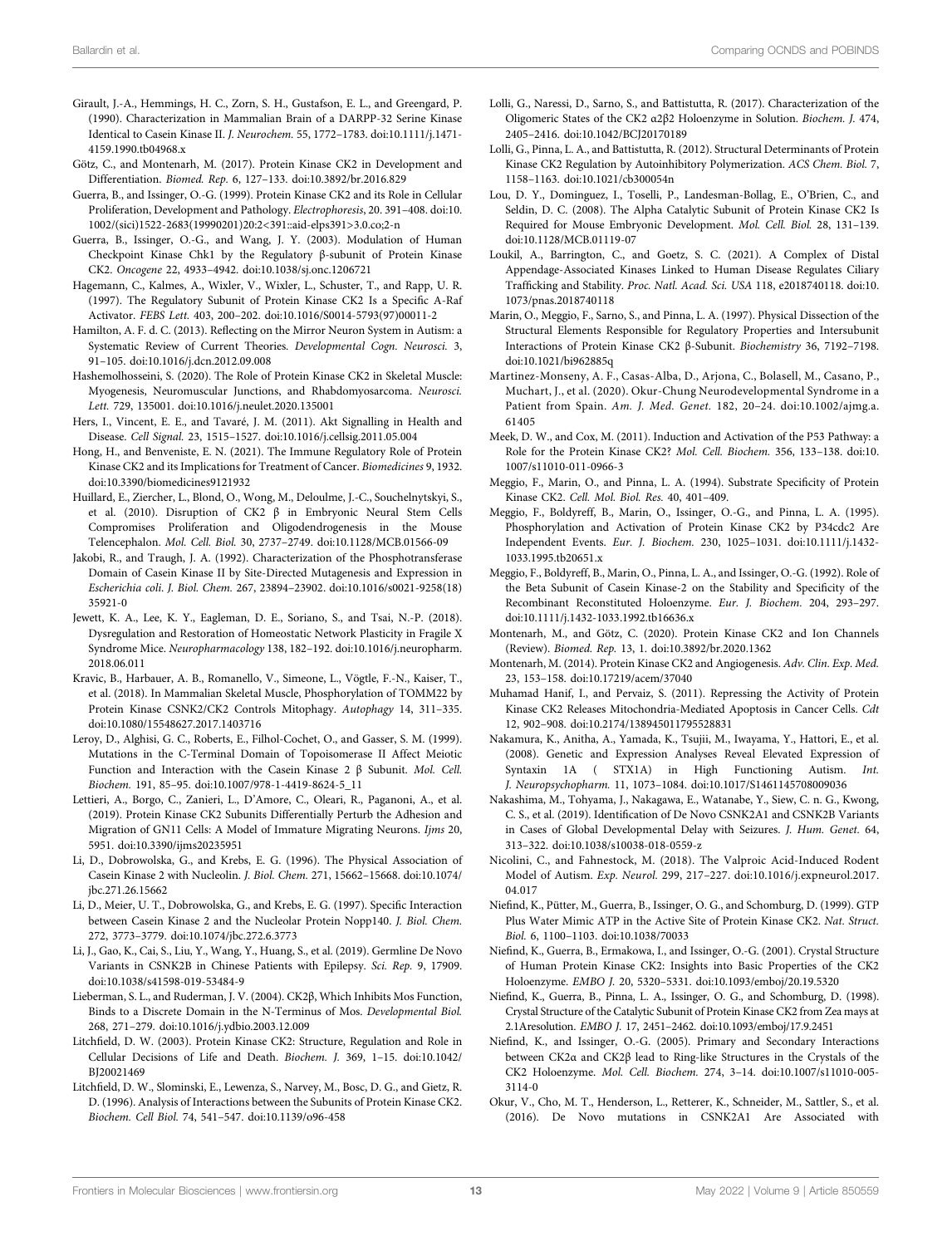Neurodevelopmental Abnormalities and Dysmorphic Features. Hum. Genet. 135, 699–705. doi:[10.1007/s00439-016-1661-y](https://doi.org/10.1007/s00439-016-1661-y)

- Olsen, B. B., Rasmussen, T., Niefind, K., and Issinger, O.-G. (2008). Biochemical Characterization of CK2α and α′ Paralogues and Their Derived Holoenzymes: Evidence for the Existence of a Heterotrimeric CK2α′-Holoenzyme Forming Trimeric Complexes. Mol. Cell. Biochem. 316, 37–47. doi:[10.1007/s11010-008-](https://doi.org/10.1007/s11010-008-9824-3) [9824-3](https://doi.org/10.1007/s11010-008-9824-3)
- Osmundsen, A. M., Keisler, J. L., Taketo, M. M., and Davis, S. W. (2017). Canonical WNT Signaling Regulates the Pituitary Organizer and Pituitary Gland Formation. Endocrinology 158, 3339–3353. doi:[10.1210/en.2017-](https://doi.org/10.1210/en.2017-00581) [00581](https://doi.org/10.1210/en.2017-00581)
- Owen, C. I., Bowden, R., Parker, M. J., Patterson, J., Patterson, J., Price, S., et al. (2018). Extending the Phenotype Associated with the CSNK2A1- Related Okur-Chung Syndrome-A Clinical Study of 11 Individuals. Am. J. Med. Genet. 176, 1108–1114. doi[:10.1002/ajmg.a.38610](https://doi.org/10.1002/ajmg.a.38610)
- Pfleger, C. M., and Kirschner, M. W. (2000). The KEN Box: an APC Recognition Signal Distinct from the D Box Targeted by Cdh1. Genes Dev. 14, 655–665. doi:[10.1101/gad.14.6.655](https://doi.org/10.1101/gad.14.6.655)
- Pinna, L. A. (2002). Protein Kinase CK2: a challenge to Canons. J. Cell Sci. 115, 3873–3878. doi[:10.1242/jcs.00074](https://doi.org/10.1242/jcs.00074)
- Poirier, K., Hubert, L., Viot, G., Rio, M., Billuart, P., Besmond, C., et al. (2017). CSNK2B Splice Site Mutations in Patients Cause Intellectual Disability with or without Myoclonic Epilepsy. Hum. Mutat. 38, 932–941. doi[:10.1002/humu.](https://doi.org/10.1002/humu.23270) [23270](https://doi.org/10.1002/humu.23270)
- Putcha, G. V., and Johnson, E. M. (2004). 'Men Are but Worms:' Neuronal Cell Death in C. elegans and Vertebrates. Cell Death Differ 11, 38–48. doi[:10.1038/sj.](https://doi.org/10.1038/sj.cdd.4401352) [cdd.4401352](https://doi.org/10.1038/sj.cdd.4401352)
- Raimondo, J. V., Burman, R. J., Katz, A. A., and Akerman, C. J. (2015). Ion Dynamics during Seizures. Front. Cell. Neurosci. 9, 419. doi[:10.3389/fncel.2015.00419](https://doi.org/10.3389/fncel.2015.00419)
- Rebholz, H., Nishi, A., Liebscher, S., Nairn, A. C., Flajolet, M., and Greengard, P. (2009). CK2 Negatively Regulates G S Signaling. Proc. Natl. Acad. Sci. 106, 14096–14101. doi[:10.1073/pnas.0906857106](https://doi.org/10.1073/pnas.0906857106)
- Rebholz, H., Zhou, M., Nairn, A. C., Greengard, P., and Flajolet, M. (2013). Selective Knockout of the Casein Kinase 2 in D1 Medium Spiny Neurons Controls Dopaminergic Function. Biol. Psychiatry 74, 113–121. doi[:10.1016/j.](https://doi.org/10.1016/j.biopsych.2012.11.013) [biopsych.2012.11.013](https://doi.org/10.1016/j.biopsych.2012.11.013)
- Roffey, S. E., and Litchfield, D. W. (2021). CK2 Regulation: Perspectives in 2021. Biomedicines 9, 1361. doi:[10.3390/biomedicines9101361](https://doi.org/10.3390/biomedicines9101361)
- Romero-Oliva, F., and Allende, J. E. (2001). Protein p21WAF1/CIP1 Is Phosphorylated by Protein Kinase CK2 In Vitro and Interacts with the Amino Terminal End of the CK2 Beta Subunit. J. Cell. Biochem. 81, 445–452. doi:[10.1002/1097-4644\(20010601\)81:3](https://doi.org/10.1002/1097-4644(20010601)81:3<445::aid-jcb1058>3.0.co;2-2)<445::aid-jcb1058>3.0.co; [2-2](https://doi.org/10.1002/1097-4644(20010601)81:3<445::aid-jcb1058>3.0.co;2-2)
- Rowse, A. L., Gibson, S. A., Meares, G. P., Rajbhandari, R., Nozell, S. E., Dees, K. J., et al. (2017). Protein Kinase CK2 Is Important for the Function of Glioblastoma Brain Tumor Initiating Cells. J. Neurooncol. 132, 219–229. doi[:10.1007/s11060-](https://doi.org/10.1007/s11060-017-2378-z) [017-2378-z](https://doi.org/10.1007/s11060-017-2378-z)
- Ruzzene, M., and Pinna, L. A. (20101804). Addiction to Protein Kinase CK2: a Common Denominator of Diverse Cancer Cells? Biochim. Biophys. Acta (Bba) - Proteins Proteomics 1804, 499–504. doi[:10.1016/j.bbapap.2009.](https://doi.org/10.1016/j.bbapap.2009.07.018) [07.018](https://doi.org/10.1016/j.bbapap.2009.07.018)
- Sagata, N., Oskarsson, M., Copeland, T., Brumbaugh, J., and Woude, G. F. V. (1988). Function of C-Mos Proto-Oncogene Product in Meiotic Maturation in Xenopus Oocytes. Nature 335, 519–525. doi:[10.1038/335519a0](https://doi.org/10.1038/335519a0)
- Sakaguchi, Y., Uehara, T., Suzuki, H., Kosaki, K., and Takenouchi, T. (2017). Truncating Mutation in CSNK2B and Myoclonic Epilepsy. Hum. Mutat. 38, 1611–1612. doi[:10.1002/humu.23307](https://doi.org/10.1002/humu.23307)
- Salizzato, V., Zanin, S., Borgo, C., Lidron, E., Salvi, M., Rizzuto, R., et al. (2019). Protein Kinase CK2 Subunits Exert Specific and Coordinated Functions in Skeletal Muscle Differentiation and Fusogenic Activity. FASEB j. 33, 10648–10667. doi[:10.1096/fj.201801833RR](https://doi.org/10.1096/fj.201801833RR)
- Santos-Terra, J., Deckmann, I., Schwingel, G. B., Paz, A. V. C., Gama, C. S., Bambini-Junior, V., et al. (2021). Resveratrol Prevents Long-Term Structural Hippocampal Alterations and Modulates Interneuron Organization in an Animal Model of ASD. Brain Res. 1768, 147593. doi[:10.1016/j.brainres.2021.](https://doi.org/10.1016/j.brainres.2021.147593) [147593](https://doi.org/10.1016/j.brainres.2021.147593)
- Sanz-Clemente, A., Gray, J. A., Ogilvie, K. A., Nicoll, R. A., and Roche, K. W. (2013). Activated CaMKII Couples GluN2B and Casein Kinase 2 to Control

Synaptic NMDA Receptors. Cell Rep. 3, 607–614. doi[:10.1016/j.celrep.2013.](https://doi.org/10.1016/j.celrep.2013.02.011) [02.011](https://doi.org/10.1016/j.celrep.2013.02.011)

- Sanz-Clemente, A., Matta, J. A., Isaac, J. T. R., and Roche, K. W. (2010). Casein Kinase 2 Regulates the NR2 Subunit Composition of Synaptic NMDA Receptors. Neuron 67, 984–996. doi[:10.1016/j.neuron.2010.08.011](https://doi.org/10.1016/j.neuron.2010.08.011)
- Sarno, S., Ghisellini, P., and Pinna, L. A. (2002). Unique Activation Mechanism of Protein Kinase CK2. J. Biol. Chem. 277, 22509–22514. doi:[10.1074/jbc.](https://doi.org/10.1074/jbc.M200486200) [M200486200](https://doi.org/10.1074/jbc.M200486200)
- Sarno, S., Vaglio, P., Cesaro, L., Marin, O., and Pinna, L. A. (1999). A Multifunctional Network of Basic Residues Confers Unique Properties to Protein Kinase CK2. Mol. Cell. Biochem. 191, 13–19. doi:[10.1007/978-1-](https://doi.org/10.1007/978-1-4419-8624-5_2) [4419-8624-5\\_2](https://doi.org/10.1007/978-1-4419-8624-5_2)
- Sarno, S., Vaglio, P., Meggio, F., Issinger, O.-G., and Pinna, L. A. (1996). Protein Kinase CK2 Mutants Defective in Substrate Recognition. J. Biol. Chem. 271, 10595–10601. doi[:10.1074/jbc.271.18.10595](https://doi.org/10.1074/jbc.271.18.10595)
- Seetoh, W.-G., Chan, D. S.-H., Matak-Vinković, D., and Abell, C. (2016). Mass Spectrometry Reveals Protein Kinase CK2 High-Order Oligomerization via the Circular and Linear Assembly. ACS Chem. Biol. 11, 1511–1517. doi[:10.1021/](https://doi.org/10.1021/acschembio.6b00064) [acschembio.6b00064](https://doi.org/10.1021/acschembio.6b00064)
- Seldin, D. C., Landesman-Bollag, E., Farago, M., Currier, N., Lou, D., and Dominguez, I. (2005). CK2 as a Positive Regulator of Wnt Signalling and Tumourigenesis. Mol. Cell. Biochem. 274, 63–67. doi:[10.1007/s11010-005-](https://doi.org/10.1007/s11010-005-3078-0) [3078-0](https://doi.org/10.1007/s11010-005-3078-0)
- Seldin, D. C., Lou, D. Y., Toselli, P., Landesman-Bollag, E., and Dominguez, I. (2008). Gene Targeting of CK2 Catalytic Subunits. Mol. Cell. Biochem. 316, 141–147. doi:[10.1007/s11010-008-9811-8](https://doi.org/10.1007/s11010-008-9811-8)
- Soden, S. E., Saunders, C. J., Willig, L. K., Farrow, E. G., Smith, L. D., Petrikin, J. E., et al. (2014). Effectiveness of Exome and Genome Sequencing Guided by Acuity of Illness for Diagnosis of Neurodevelopmental Disorders. Sci. Transl. Med. 6, 265ra168. doi:[10.1126/scitranslmed.3010076](https://doi.org/10.1126/scitranslmed.3010076)
- Song, D. H., Dominguez, I., Mizuno, J., Kaut, M., Mohr, S. C., and Seldin, D. C. (2003). CK2 Phosphorylation of the Armadillo Repeat Region of β-Catenin Potentiates Wnt Signaling. J. Biol. Chem. 278, 24018–24025. doi:[10.1074/jbc.](https://doi.org/10.1074/jbc.M212260200) [M212260200](https://doi.org/10.1074/jbc.M212260200)
- Soto, D., Pancetti, F., Marengo, J. J., Sandoval, M., Sandoval, R., Orrego, F., et al. (2004). Protein Kinase CK2 in Postsynaptic Densities: Phosphorylation of PSD-95/SAP90 and NMDA Receptor Regulation. Biochem. Biophysical Res. Commun. 322, 542–550. doi:[10.1016/j.bbrc.2004.07.158](https://doi.org/10.1016/j.bbrc.2004.07.158)
- St-Denis, N. A., Derksen, D. R., and Litchfield, D. W. (2009). Evidence for Regulation of Mitotic Progression through Temporal Phosphorylation and Dephosphorylation of CK2α. Mol. Cell. Biol. 29, 2068–2081. doi:[10.1128/MCB.](https://doi.org/10.1128/MCB.01563-08) [01563-08](https://doi.org/10.1128/MCB.01563-08)
- Stocker, M., Krause, M., and Pedarzani, P. (1999). An Apamin-Sensitive Ca2+- Activated K+ Current in Hippocampal Pyramidal Neurons. Proc. Natl. Acad. Sci. 96, 4662–4667. doi:[10.1073/pnas.96.8.4662](https://doi.org/10.1073/pnas.96.8.4662)
- Takai, H., Tominaga, K., Motoyama, N., Minamishima, Y. A., Nagahama, H., Tsukiyama, T., et al. (2000). Aberrant Cell Cycle Checkpoint Function and Early Embryonic Death in Chk1−/− Mice. Genes Dev. 14, 1439–1447. doi[:10.](https://doi.org/10.1101/gad.14.12.1439) [1101/gad.14.12.1439](https://doi.org/10.1101/gad.14.12.1439)
- Tapia, J. C., Bolanos-Garcia, V. M., Sayed, M., Allende, C. C., and Allende, J. E. (2004). Cell Cycle Regulatory Protein p27KIP1 Is a Substrate and Interacts with the Protein Kinase CK2. J. Cell. Biochem. 91, 865–879. doi:[10.1002/jcb.](https://doi.org/10.1002/jcb.20027) [20027](https://doi.org/10.1002/jcb.20027)
- Theis-Febvre, N., Filhol, O., Froment, C., Cazales, M., Cochet, C., Monsarrat, B., et al. (2003). Protein Kinase CK2 Regulates CDC25B Phosphatase Activity. Oncogene 22, 220–232. doi[:10.1038/sj.onc.1206107](https://doi.org/10.1038/sj.onc.1206107)
- Trinh, J., Hüning, I., Budler, N., Hingst, V., Lohmann, K., and Gillessen-Kaesbach, G. (2017). A Novel De Novo Mutation in CSNK2A1: Reinforcing the Link to Neurodevelopmental Abnormalities and Dysmorphic Features. J. Hum. Genet. 62, 1005–1006. doi[:10.1038/jhg.2017.73](https://doi.org/10.1038/jhg.2017.73)
- Valente, E. M., Rosti, R. O., Gibbs, E., and Gleeson, J. G. (2014). Primary Cilia in Neurodevelopmental Disorders. Nat. Rev. Neurol. 10, 27–36. doi[:10.1038/](https://doi.org/10.1038/nrneurol.2013.247) [nrneurol.2013.247](https://doi.org/10.1038/nrneurol.2013.247)
- Verkerk, A. J. M. H., Pieretti, M., Sutcliffe, J. S., Fu, Y.-H., Kuhl, D. P. A., Pizzuti, A., et al. (1991). Identification of a Gene (FMR-1) Containing a CGG Repeat Coincident with a Breakpoint Cluster Region Exhibiting Length Variation in Fragile X Syndrome. Cell 65, 905–914. doi:[10.1016/](https://doi.org/10.1016/0092-8674(91)90397-h) [0092-8674\(91\)90397-h](https://doi.org/10.1016/0092-8674(91)90397-h)